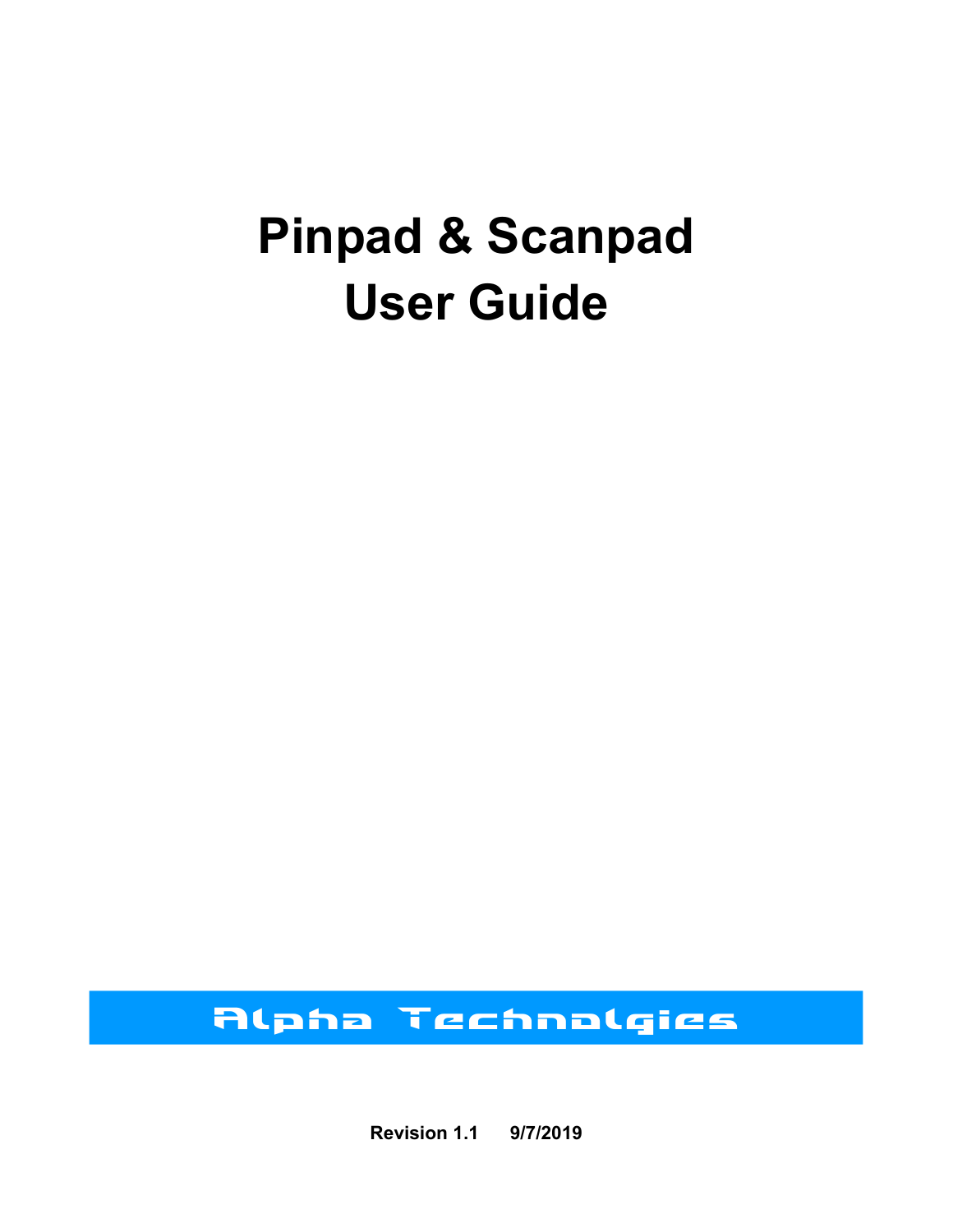### **Table of Contents**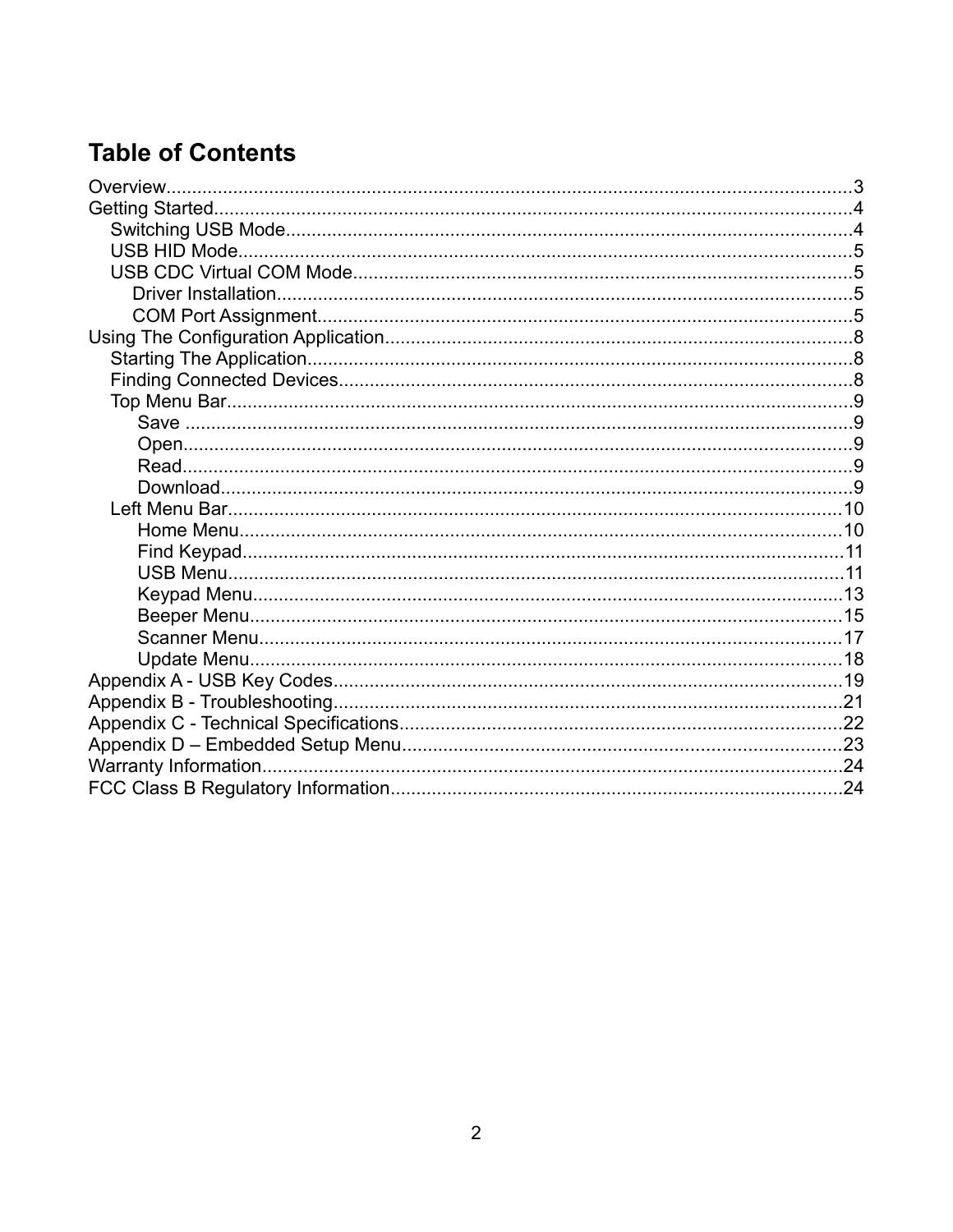### **Overview**

The Alpha Technologies Pinpad and Scanpad devices are intelligent microcontroller based programmable USB keypads. They can be configured to operate in either one of two different modes, USB HID keyboard or USB CDC Virtual COM port. In both of these modes, the devices use standard operating system drivers available in Windows, and installation of additional software is not required.

Features:

- USB 2.0 Full Speed Interface. Can operate as a USB HID keyboard or as a USB CDC Virtual COM Port
- 2 Line x 16 Character White on Blue LCD Display with Adjustable Backlight and Contrast Control
- 15 Key Membrane Keypad
- Beeper
- Barcode Scanner (optional)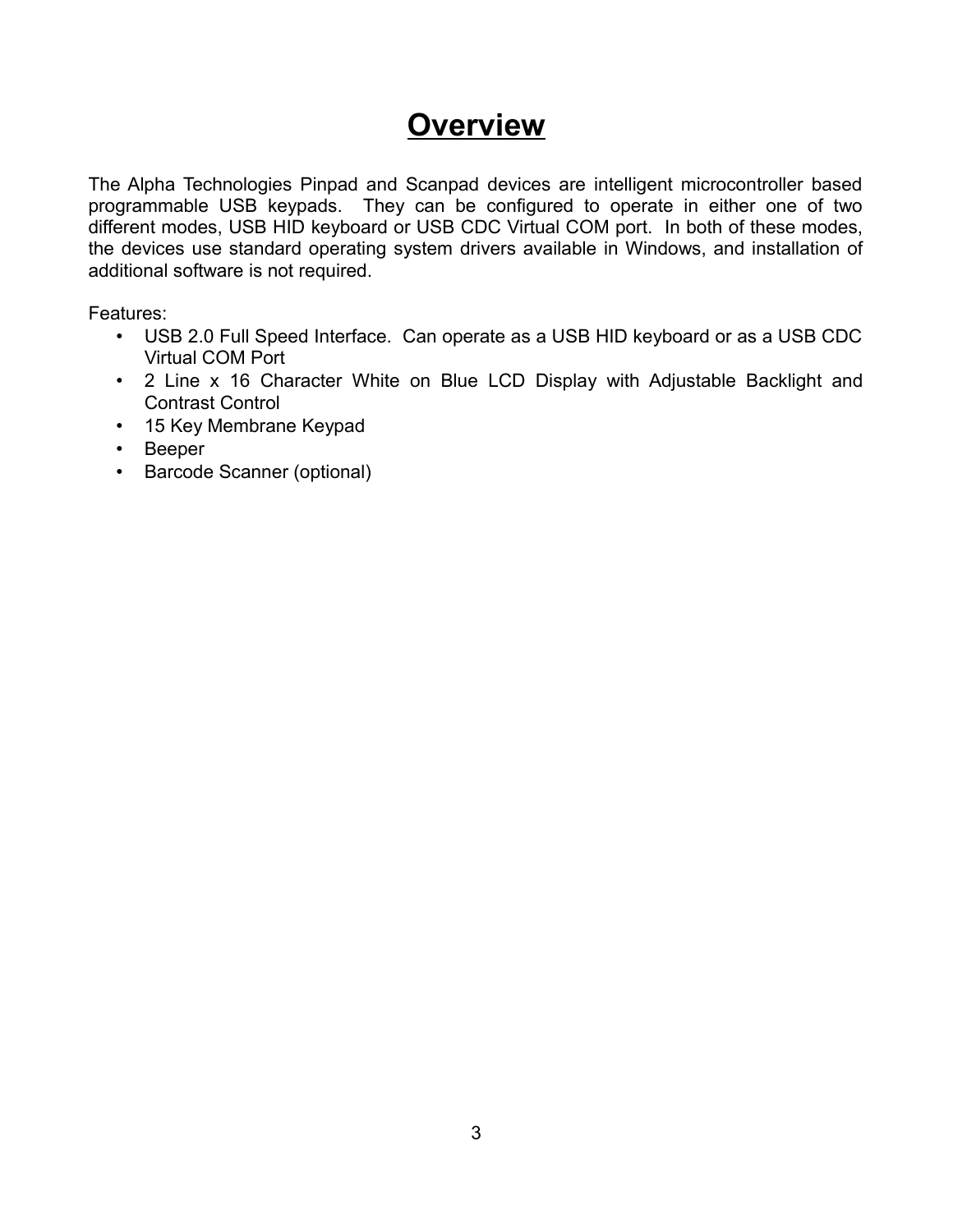# **Getting Started**

Plug the device into any available USB port on the host computer. The Pinpad and Scanpad devices are shipped from the factory in USB HID mode. When the keypad first powers on, you will briefly see a sign on message (similar to that shown below) on the LCD display.



The first line on the display shows the Alpha Tech brand name while the second line shows the current USB mode (HID or CDC Virtual COM) and the current firmware version. The device will beep once and after a few seconds, the sign-on message will be replaced by the following user prompt.



The device is now ready to use.

#### **Switching USB Mode**

If you wish to change the current USB mode, follow the steps below:

- Unplug the USB cable (cable can be unplugged at either end, host computer or keypad).
- Simultaneously press and hold down the "**F3**" and "**0**" keys while plugging in the USB cable.
- Continue to hold the 2 keys down while the unit powers up. After several seconds you will hear a "two-tone" beep and you will see the following message appear on the LCD display. At this point you can release both keys.



• Press the "F1" key to select USB HID mode or press the "F2" key to select the USB CDC Virtual COM mode. You can also press the "CLEAR" key to exit this menu without making any changes. If the USB mode is changed, the Pinpad/Scanpad device will reboot.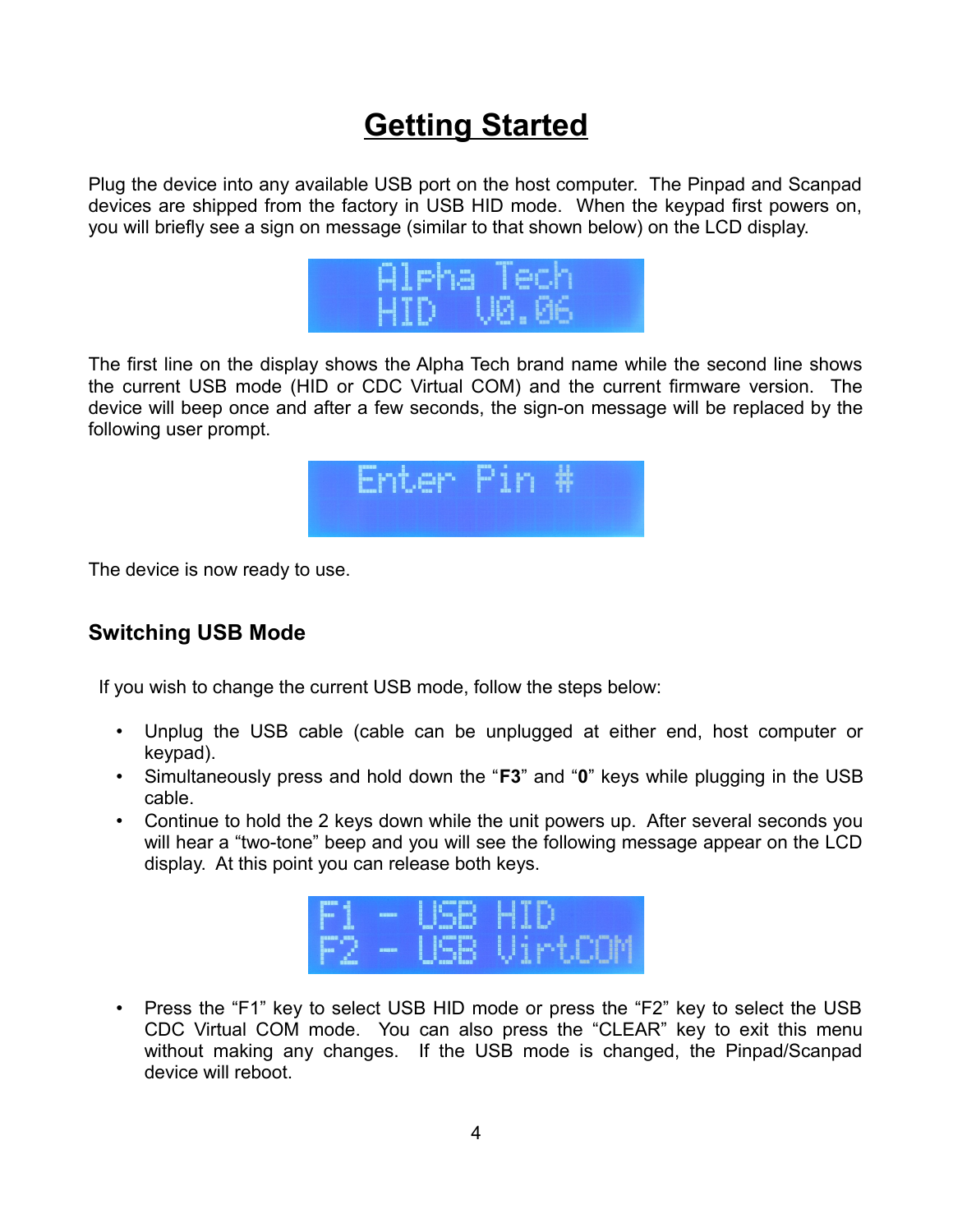#### **USB HID Mode**

When you configure the device to operate in USB HID Mode, the device will use the standard Windows USB keyboard driver "kbdhid.sys". This driver will be loaded automatically by the operating system when the device is plugged in and powers up and no driver installation or configuration is required.

#### **USB CDC Virtual COM Mode**

#### **Driver Installation**

When you configure the device to operate in USB CDC Virtual COM Mode, the device will use the standard Windows USB serial driver "usbser.sys". Most versions of Windows will identify the keypad as a CDC device and load the correct driver automatically with no user intervention. On some older versions of Windows, this driver may not automatically be loaded when the device is plugged in for the first time. In this case, Windows will usually prompt the user to install a driver from disk.

INF Files are plain text files used by Windows to locate the proper drivers for the newly installed device. Copy the "mchpcdc.inf" file onto the host computers hard drive into a directory of your choice (just remember where you are locating the file). Follow the Windows on screen prompts and select the "mchpcdc.inf" file.

#### **COM Port Assignment**

Windows will assign a different COM Port number to each CDC COM device that is connected to the computer. If you would like to change (re-assign) the COM port number, follow the steps below:

Open up Device Manager in Windows (the location and method varies depending on which version of Windows you are running, check the documentation for your system). Alternatively, in any version of Windows, you can open a command prompt and type "devmgmt.msc" followed by the "ENTER" key. The "Device Manager" dialog box will open as shown below: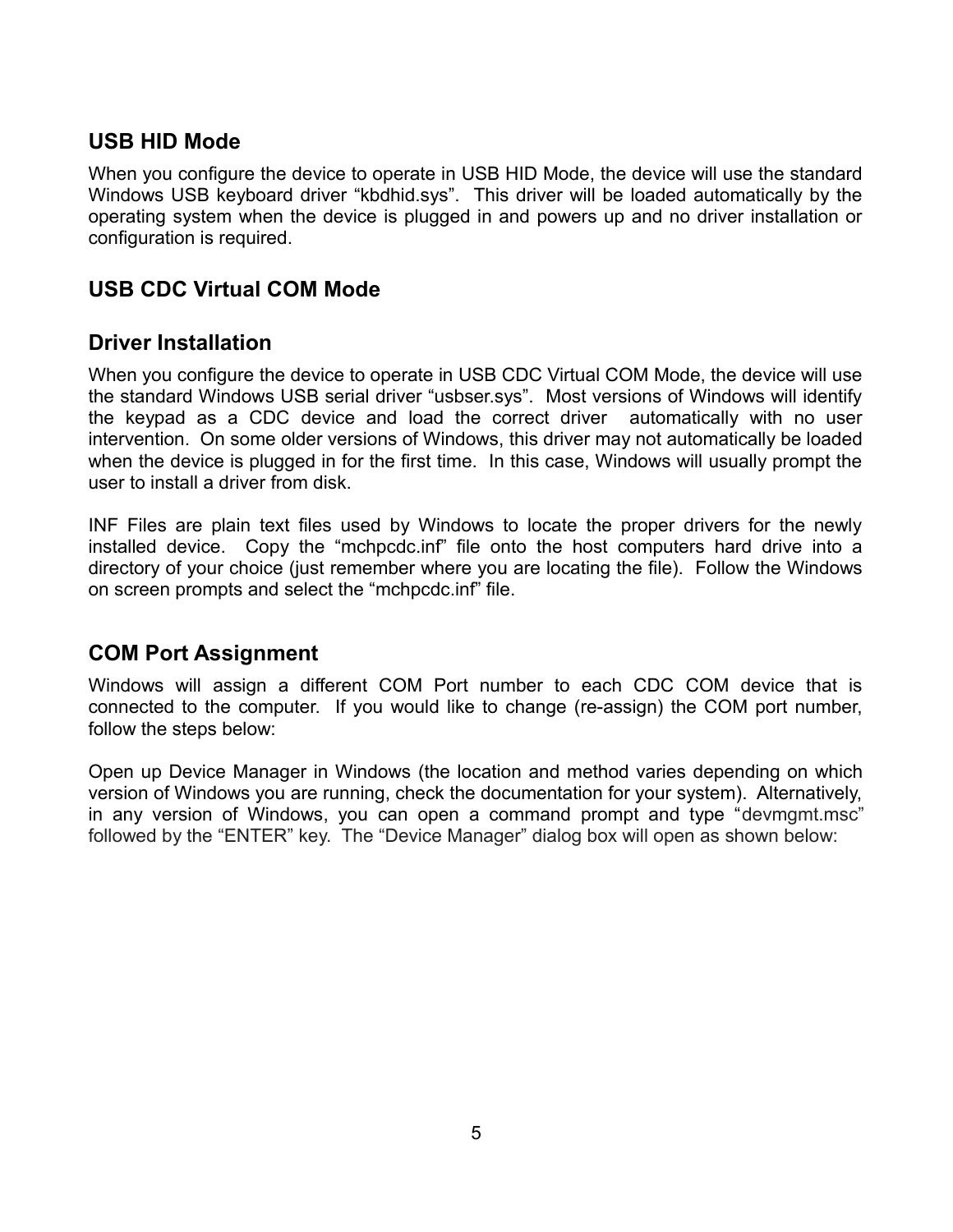

Under the **"Ports (COM & LPT)"** section, double click the COM port device whose COM number you would like to modify. The following **"Communications Port (COM) Properties"** dialog box will appear:

|         | Communications Port (COM1) Properties |        |                  | $\mathbf{x}$                 |
|---------|---------------------------------------|--------|------------------|------------------------------|
| General | Port Settings                         | Driver | Details          | Resources                    |
|         |                                       |        | Bits per second: | 9600                         |
|         |                                       |        | Data bits: 8     |                              |
|         |                                       |        | Parity:          | None                         |
|         |                                       |        | Stop bits:       | $\mathbf{1}$                 |
|         |                                       |        | Flow control:    | None                         |
|         |                                       |        |                  | Advanced<br>Restore Defaults |
|         |                                       |        |                  |                              |
|         |                                       |        |                  |                              |
|         |                                       |        |                  | OK<br>Cancel                 |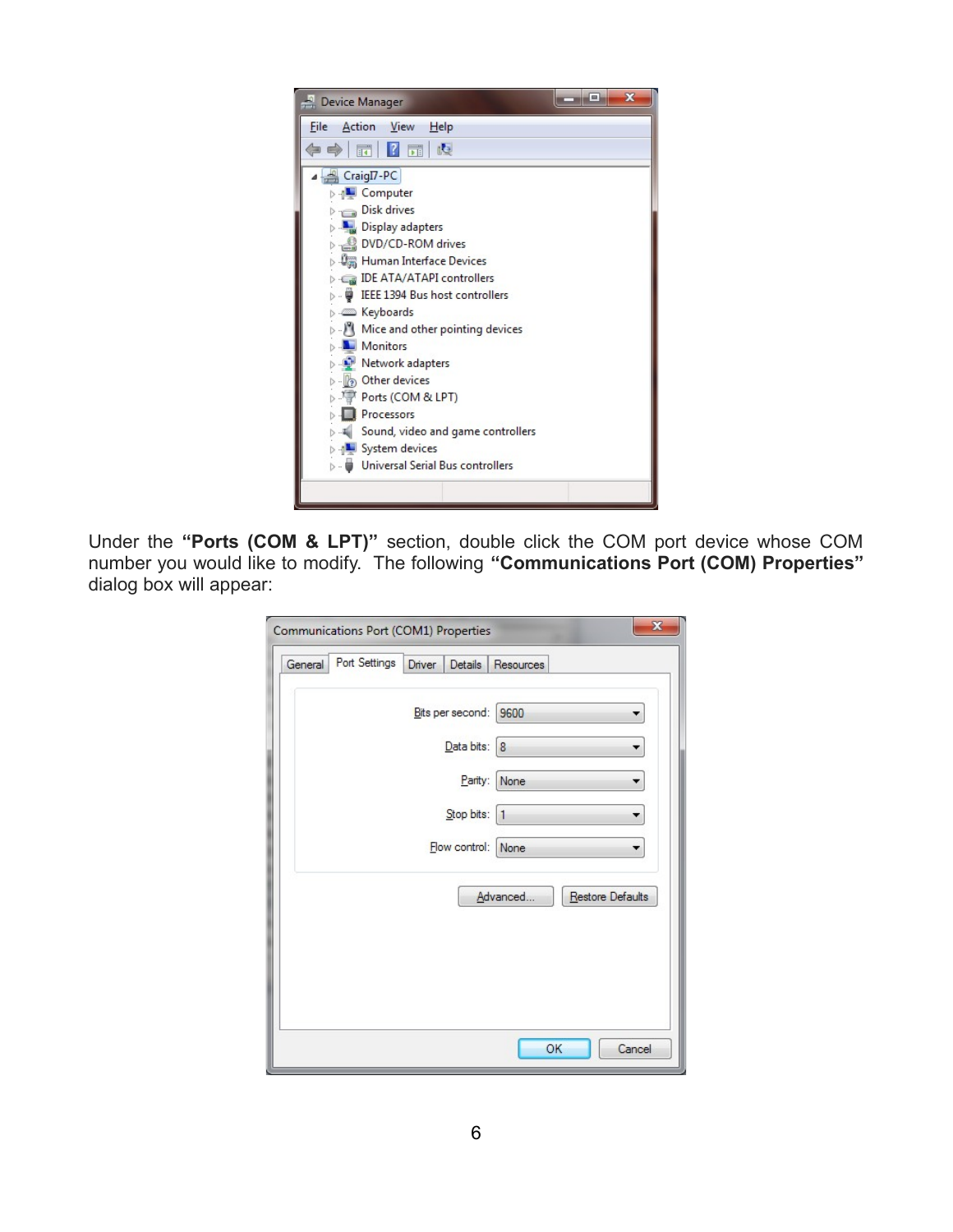Click the **"Port Settings"** tab and then press the **"Advanced..."** button to open up the **"Advanced Settings for COMx"** dialog box as shown below:

| Advanced Settings for COM1                                                                                                                                                                                   |                                 |
|--------------------------------------------------------------------------------------------------------------------------------------------------------------------------------------------------------------|---------------------------------|
| Use FIFO buffers (requires 16550 compatible UART)<br>Select lower settings to correct connection problems.<br>Select higher settings for faster performance.<br>Receive Buffer: Low (1)<br>High (14)<br>(14) | ОК<br>Cancel<br><b>Defaults</b> |
| Transmit Buffer: Low (1)<br><b>High (16)</b><br>(16)<br>$\mathbb{R}^n$                                                                                                                                       |                                 |
| ,<br>COM Port Number:<br>COM <sup>1</sup><br>                                                                                                                                                                |                                 |

Use the **"COM Port Number"** drop down list box at the bottom of the dialog box to select which COM port you would like to assign to the device. Windows may show numerous COM port assignments that say "(in use)". These may be other COM devices that were previously installed on the computer but that are no longer connected. You can re-assign these COM ports to your device if you wish, just make sure that you don't assign a COM port that is currently in use by another active device.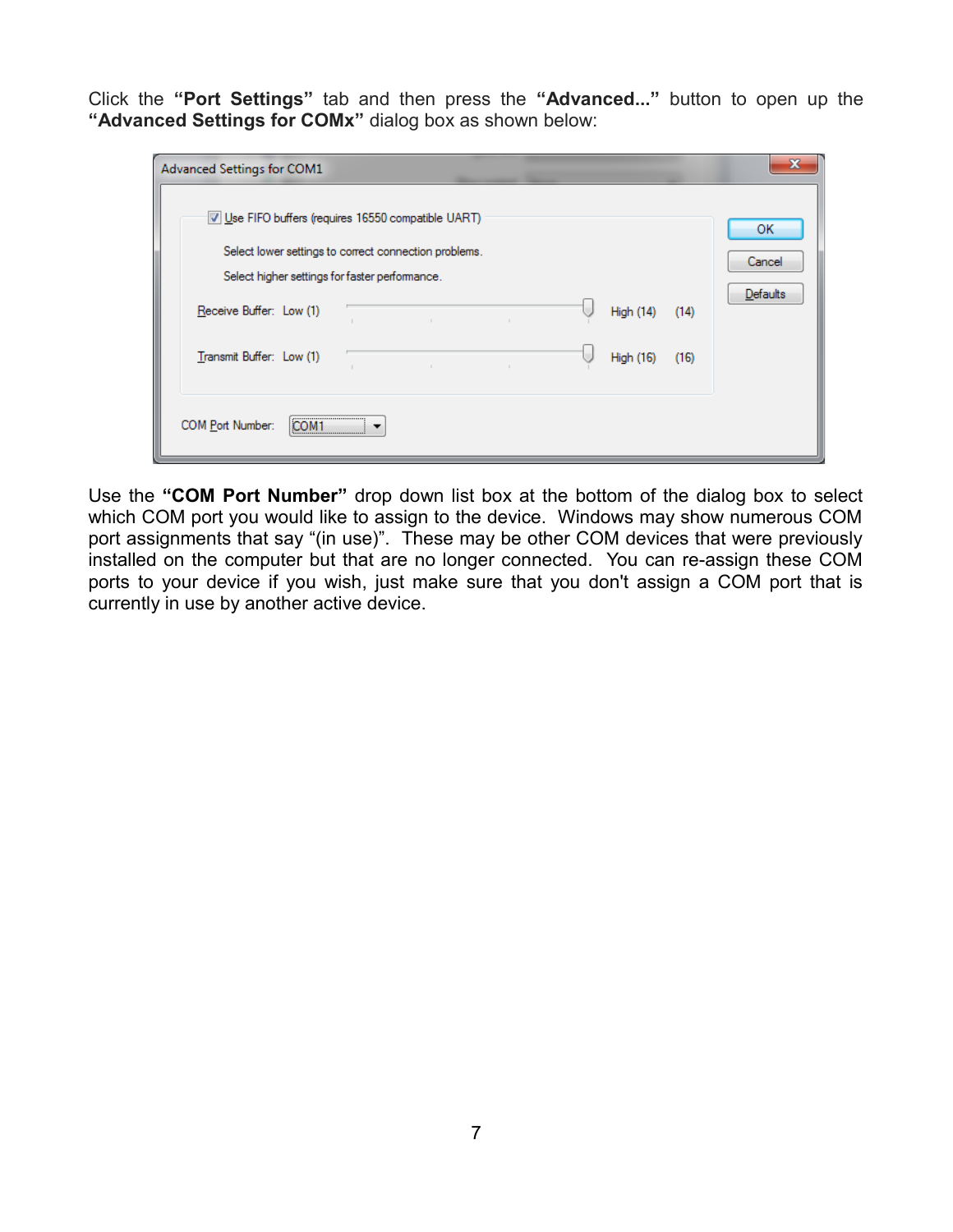# **Using The Configuration Application**

The Pinpad and Scanpad devices have many parameters that can be configured by an end user. This configuration data is stored in non-volatile flash memory on the keypad device. At power up, the device reads this configuration data from memory and uses it to configure how it operates. The Alpha Technologies Configuration Program can be used to configure or change the operating parameters of a device. Using this program, configuration data files can be uploaded from a device's flash memory, downloaded to a device's flash memory, read from disk, saved to disk, and modified.

#### **Starting The Application**

To use the configuration application, first download (or copy) the application to the hard drive of a host PC. If desired, create a shortcut for your desktop by right clicking on the application and choosing "**Create shortcut**" from the pop-up menu. Then copy (or move) this shortcut to your desktop. To start the application simply double click on the shortcut.

When the program is started, it uses a "default" configuration data file. The end user can begin modifying this existing data, load a pre-existing configuration data file from disk, or read (upload) a configuration data file from a connected device.

Note: Many of the application controls have "tool tips" associated with them. To access the tool tips, simply move the cursor over the control, button, icon, or text and the tool tip window will "pop up". These tool tips can often help the user quickly understand the function of the control or device parameters they are trying to modify without having to refer back to the User Guide.

#### **Finding Connected Devices**

Before checking or changing the configuration of a device, the device must first be connected to the host PC and located by the application. When the application is started, the Top Menu Bar appears as shown below:

| Alpha Tech | Configuration - Application Defaults |  |                                 |
|------------|--------------------------------------|--|---------------------------------|
|            |                                      |  | ● Save ● Open ① Read → Download |
|            |                                      |  |                                 |

To find connected devices, press the  $\begin{bmatrix} \mathsf{Q} \end{bmatrix}$  Find Keypad button located on the left side menu bar. The application will search all local COM ports for connected Alpha Technologies devices. After a few seconds, a dialog will appear indicating the number of devices found. If any devices are found a drop down list box will appear on the top menu bar as shown below. The currently selected device will appear in the list box window. If more than one device is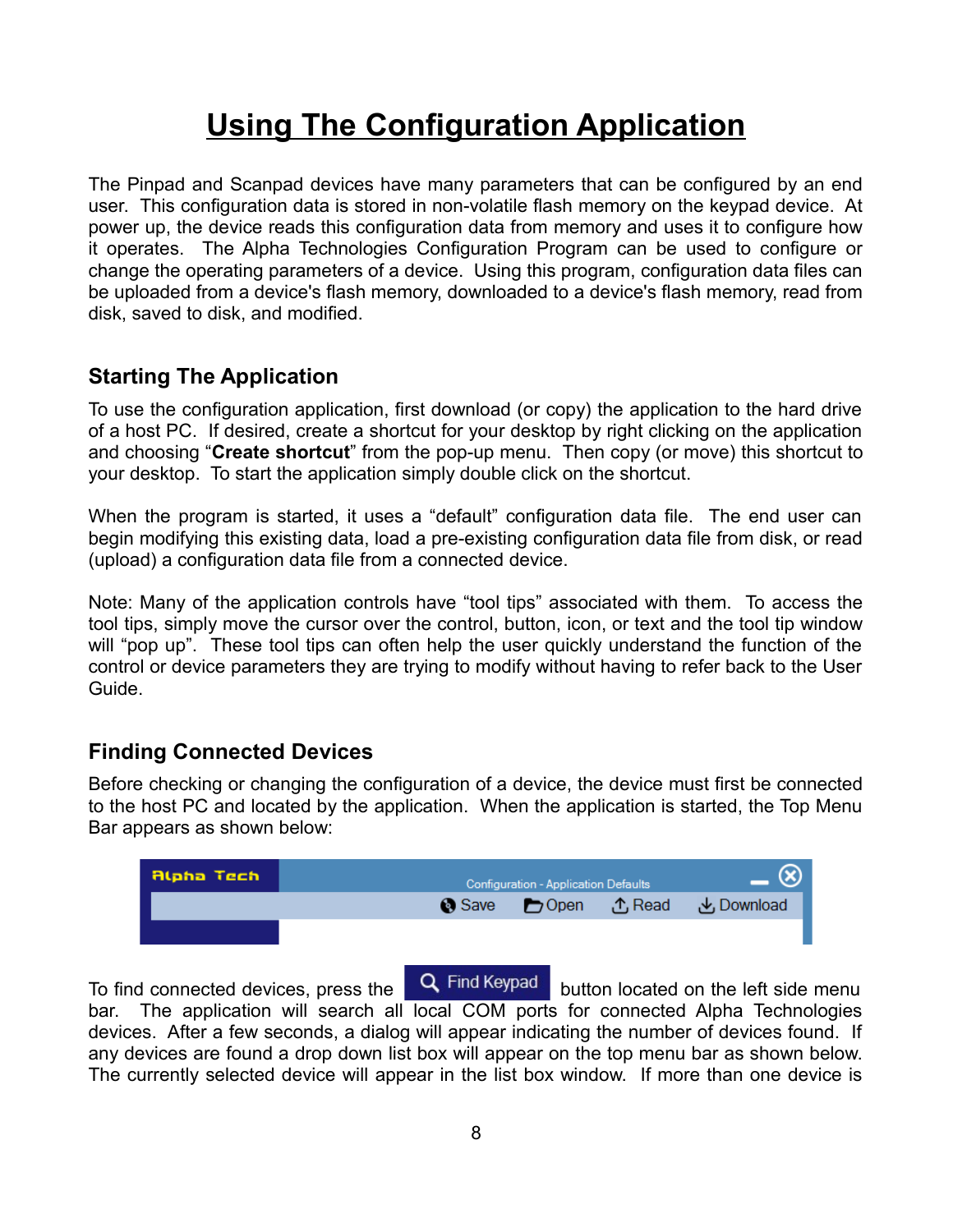connected and found, they can be viewed and selected by simply opening the drop down list box and selecting a different device to configure. Only one device can be selected for configuration at a time.



Drop down list box showing connected devices.

Once a device is selected, the user can begin viewing and changing the configuration data.

#### **Top Menu Bar**

The Top Menu Bar (shown in the section above) is located at the top of the application. It is always visible and accessible. In addition to the drop-down list box used for selecting a device (described above), the following actions are available on the Top Menu Bar. Each of these actions are described below.

### **B** Save

Saves the current configuration data to a file. Use this button to save all of the settings that are currently displayed in the application to a configuration file on a disk or drive. This "userdefined" configuration file can be used to program other devices.

### **Open**

Opens and loads configuration data from a file. Use this button to load a configuration file from a disk or drive. Once loaded, the settings contained in this configuration file will be displayed in the application. The user can use this option to load "pre-defined" settings into the application program and then download these settings (configuration file) to a connected device.

### **Read**

Reads (uploads) the configuration data from a connected device. Use this button to read the configuration data from the non-volatile memory on a connected device. Once uploaded, the device settings are displayed in the application. This can be used to simply view the current settings of a device. Alternatively, the settings can be modified and then downloaded back to the device, or saved to a file on a disk or drive.

### **Download**

Write (download) the configuration data to a connected device. Use this button to write the configuration data from the application to the non-volatile memory on a connected device. Once downloaded, the device will operate using the new configuration settings and does not need to be rebooted.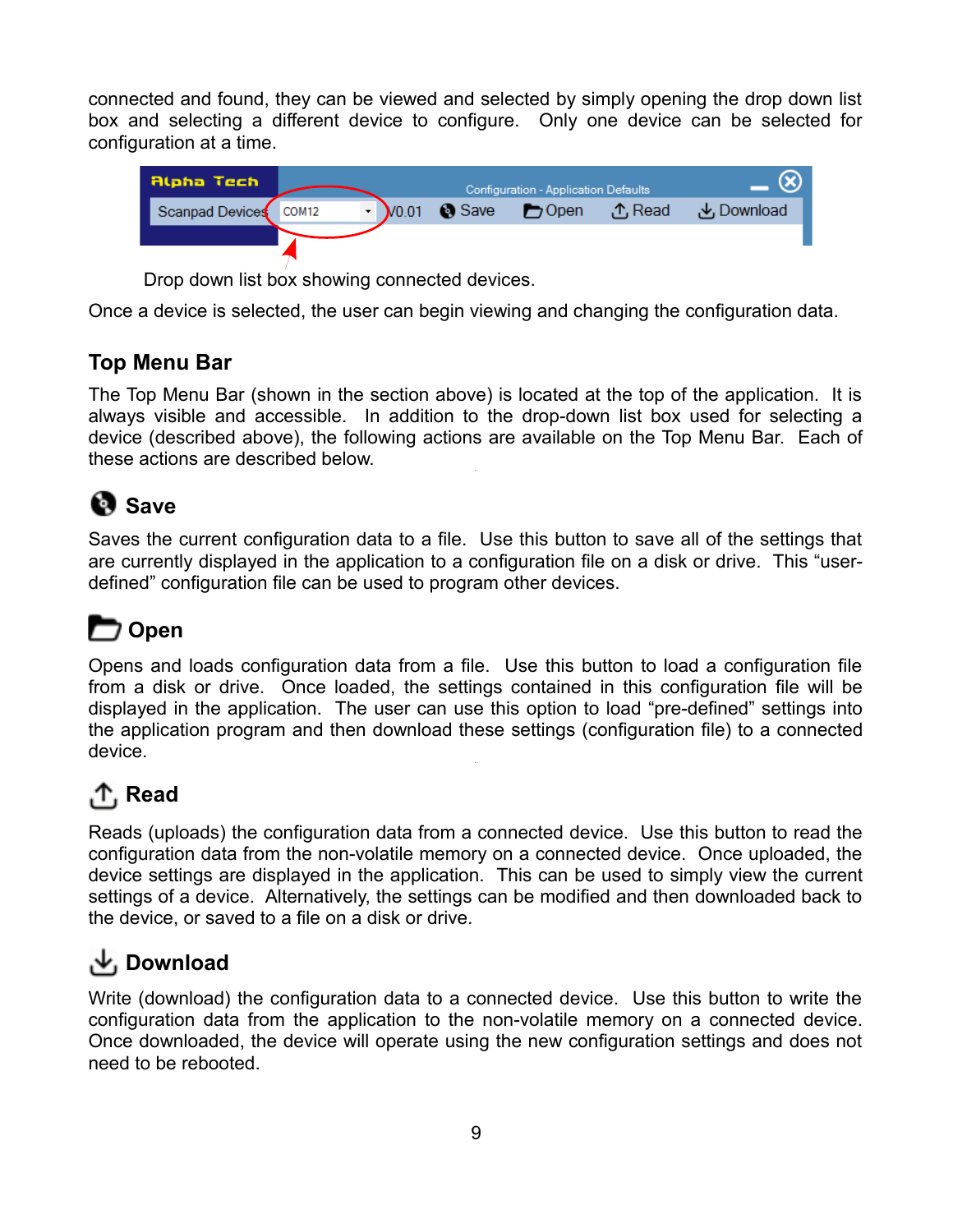#### **Left Menu Bar**

The Left Menu Bar is located on the left side of the application and is always visible and accessible. The following actions are available on the Top Menu Bar.

### **Transflute** Menu

When the **Home** button is selected, the following menu is displayed.



Three buttons are available on the Home Menu.

#### **Reset Application Configuration To Default**

This button resets the configuration data in the program to it's default values. These are the same values present when the program is started.

#### **Reboot Scanpad**

This button sends a "Reboot" command to the connected device causing the device to reboot.

#### **Reset Scanpad Configuration To Default and Reboot**

This button sends a "Reset" command to the connected device. This command resets the configuration data on the device to the default (factory settings) and then reboots the device. When the device reboots, it may be in USB HID mode and you may need to change the device back to USB CDC Virtual COM mode if you wish to continue configuring the device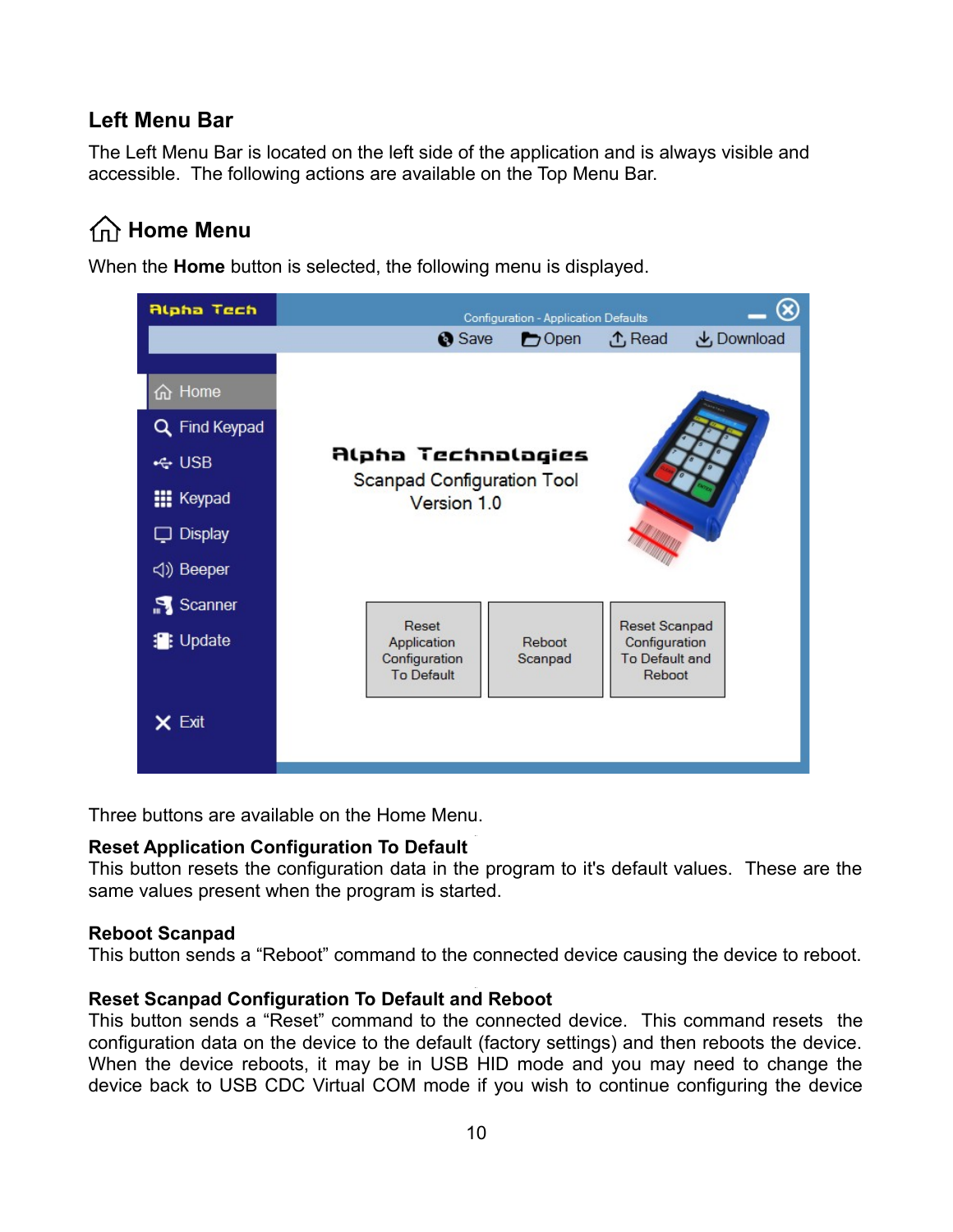using the Configuration program.

## **Find Keypad**

Press the **Find Keypad** button to locate all devices connected to the host computer. If you have devices that are connected and powered up but are not located by the Configuration program, check to make sure that the devices are configured in USB CDC Virtual COM mode. Devices that are in USB HID mode cannot be detected by the Configuration Utility. If devices are located, a drop down list box will appear in the Top Menu Bar showing all detected devices as shown below.

| Alpha Tech            | — (x)<br><b>Configuration - Application Defaults</b> |  |  |  |  |                                         |
|-----------------------|------------------------------------------------------|--|--|--|--|-----------------------------------------|
| Scanpad Devices COM12 |                                                      |  |  |  |  | • V0.01 Save Dopen ① Read July Download |
|                       |                                                      |  |  |  |  |                                         |

If multiple devices are connected and located, use the drop down list box to select the device that you would like to configure.

### <del>•←</del> USB Menu

When the **USB** button is selected, the following menu is displayed.

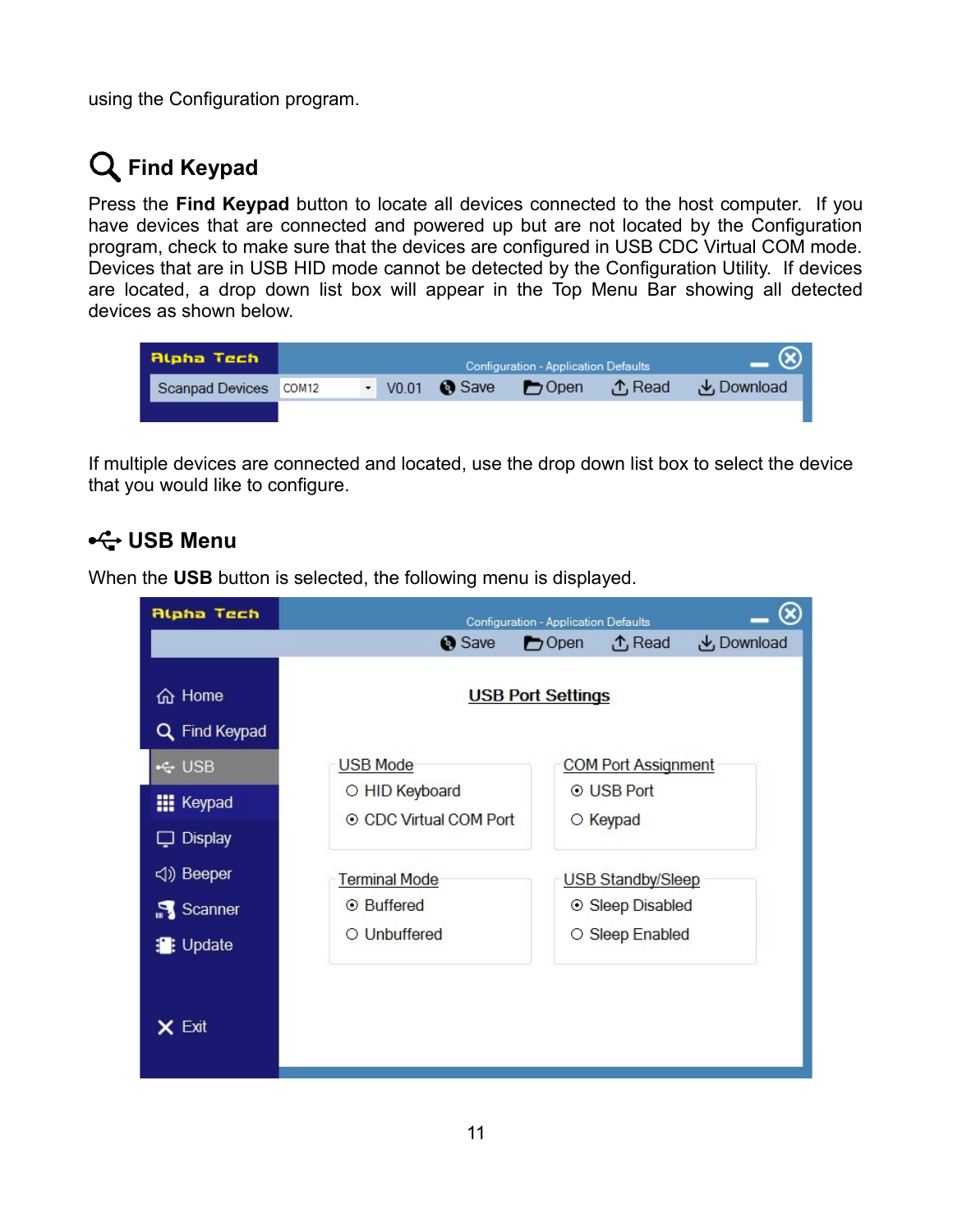The following four parameters can be set on the USB Port Settings page.

#### **USB Mode**

This option selects the type of USB communication interface to use with the device. Select "HID Keyboard" to configure the device as a standard Windows HID keyboard or select the "CDC Virtual COM Port" option to make the device appear as a virtual serial COM port. You can have multiple devices connected to a single host computer using the HID Keyboad mode but you will not be able to differentiate between them. If you have multiple devices connected to a single computer using the CDC Virtual COM Port option, the host computer can differentiate between devices because each one will be assigned a different COM port number when the device powers on and connects to the computer. Windows typically assigns a COM port number of it's own choosing, but the end user can use "Device Manager" to manually assign a specific COM port (see the previous section, "Getting Started" for a detailed description).

#### **COM Port Assignment**

This option is only available when the USB Mode is set to "CDC Virtual COM Port" and is disabled when the device is configured in "HID Keyboard" mode. When set to the "USB Port" option, the COM port number assigned by Windows (or assigned manually by the end user using Device Manager) will remain with the specific USB port. If devices are swapped between USB ports or replaced with new devices the COM port numbers assigned will not move with the device but will remain with the USB port. When set to the "Keypad" option, the COM port number assigned by Windows will "follow" the device if it is moved from one USB port to another.

#### **Terminal Mode**

This option determines how keypad data is sent to the host computer. When "Buffered" mode is selected, key codes are buffered on the Pinpad/Scanpad device and only sent to the host computer when the "ENTER" key is pressed. The "CLEAR" key erases any key data that is currently buffered(no "CLEAR" key code is transmitted). When "Unbuffered" mode is selected, key codes are sent to the host computer as the keys are pressed. In this mode, the "CLEAR" key code is sent when the "CLEAR" key is pressed.

#### **USB Standy/Sleep**

When the **Sleep Disabled** option is selected, the device will remain powered up and fully operational, even if the PC enters sleep mode. The device does not have the ability to wake up the PC. When the **Sleep Enabled** option selected, the device will enter sleep mode whenever the PC goes to sleep and the USB bus goes idle. In this mode, to save power, the LCD display will dim and the barcode scanner (if present) will power off. When the PC wakes up and the USB bus becomes active, the device will automatically wake up and return to normal operation.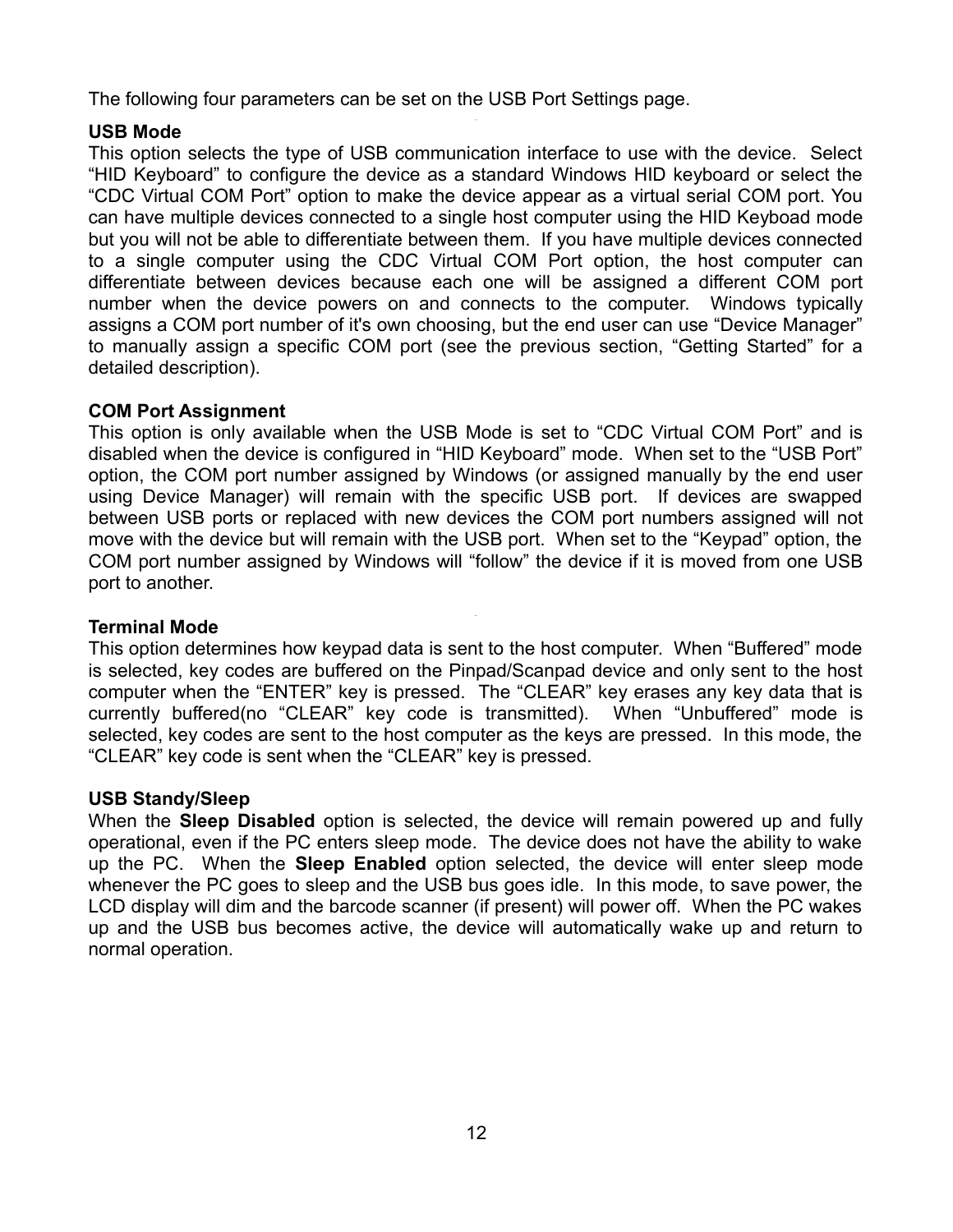# **REP** Keypad Menu



When the **Keypad** button is selected, the following menu is displayed.

The key codes that are sent to the host computer via the USB bus differ based on which USB mode the device is currently in, USB HID or USB CDC Virtual COM (see **Appendix A – USB Key Codes** for a detailed description of the key codes and key mapping). When operating in USB HID mode, USB HID key codes are sent. When operating in USB CDC mode, ASCII key codes are sent. The Pinpad/Scanpad device will sent the correct code based on the currently selected USB mode.

Use this menu to assign key codes to individual keys. First, from the simulated keypad menu on the upper left, click the key whose key code you would like to change. The selected key will be hi-lighted with a yellow border and the key will appear in the middle of the page just to the left of the **Key Mapping** controls. At this point, there are four ways to specify a new key code.

- Type the decimal value for the key code into the **Key Mapping Decimal** text box.
- Type the hexadecimal value for the key code into the **Key Mapping Hex** text box.
- Type the actual key on your PC keyboard into the **Key Mapping Key** text box.
- Use the simulated keyboard at the bottom of the page and click the desired key.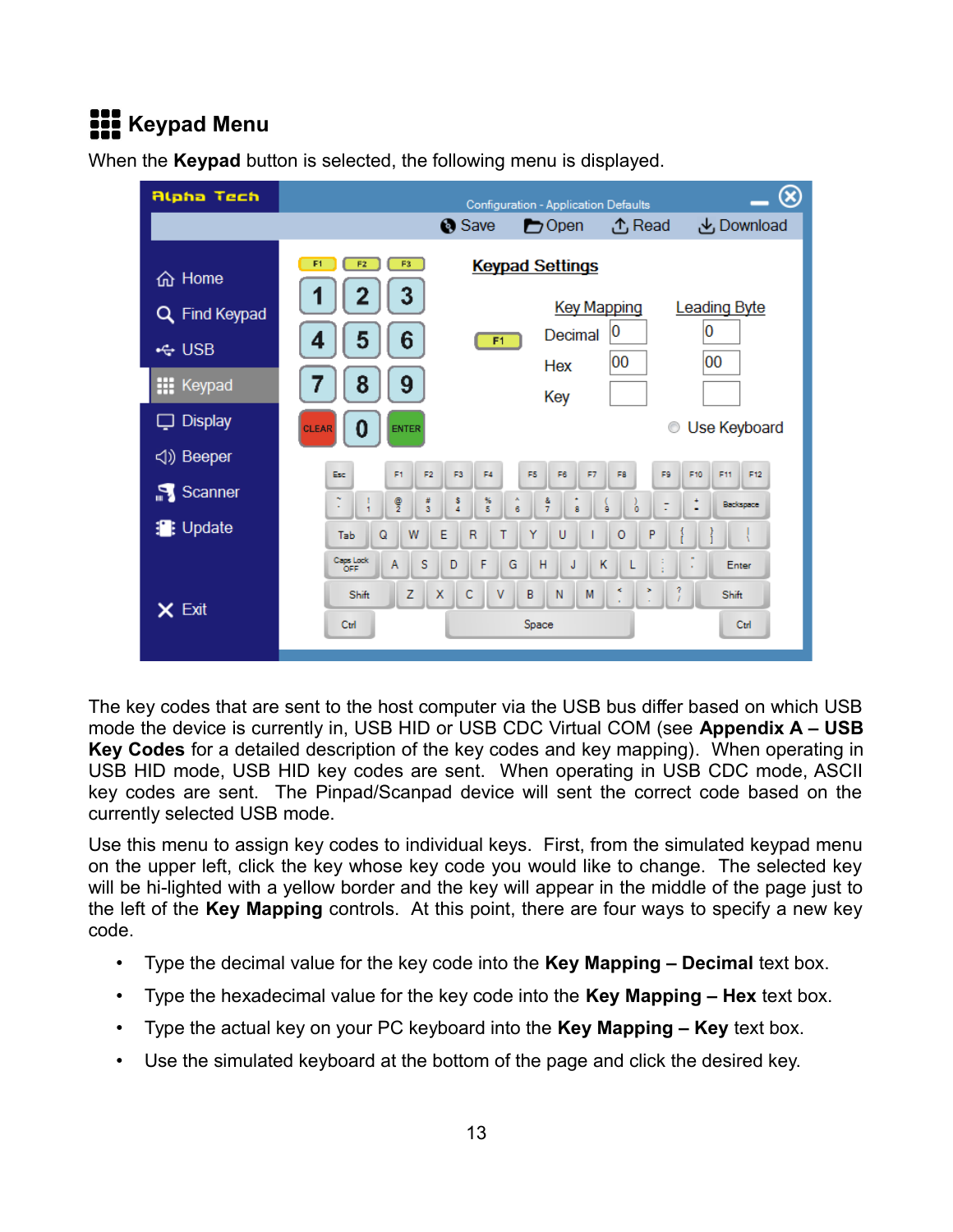The **Leading Byte** controls can be used to add a leading byte when the keypad device is operated in buffered mode (ie. the keypad buffers key presses and only sends key data when the ENTER key is pressed). When operating in unbuffered mode, this setting is ignored. To disable the leading byte, simply set this field to '0'. **Leading Byte** data can be entered using the same methods used to set the **Key Mapping** controls. To use the simulated keyboard to edit this control, click the **Use Keyboard** radio button.

When operating in buffered mode, key codes for the numbered keys, 0-9, are buffered on the device and sent to the host PC whenever the ENTER key is pressed. Key codes for the CLEAR key are not sent to the host. The CLEAR key operates as a local BACKSPACE key when the key code is set to represent a backspace (hex 08 or decimal 8) or operates as a CLEAR key (clears all previously buffered keys) when set to any other value.

When operating in unbuffered mode, key codes for the numbered keys(0-9), the CLEAR key, and the ENTER key, are all sent to the host PC immediately upon being pressed. The ENTER and BACKSPACE keys have no affect on the display in this mode.

### Display Menu

When the **Display** button is selected, the following menu is displayed.

| Alpha Tech        | $\infty$<br><b>Configuration - Application Defaults</b>               |
|-------------------|-----------------------------------------------------------------------|
|                   | Save<br>$\bigcirc$ Open<br><b>①</b> Read<br>Download ک                |
|                   |                                                                       |
| 命 Home            | <b>Display Settings</b>                                               |
| Q Find Keypad     | ⊙ Default Text                                                        |
| ← USB             | Enter Pin #<br>O On "ENTER" key                                       |
| <b>III</b> Keypad | ○ On Barcode Scan                                                     |
| <b>Display</b>    | Mask Character                                                        |
| <(1) Beeper       | $\Box$ Enable Masking<br>□ Enable Host Display                        |
| Scanner           |                                                                       |
| <b>P</b> : Update | <b>Display Brightness</b><br>1 1 1 1 1 1 1 1 1 <sup>7</sup> 1 1 1 1 1 |
|                   | <b>Display Contrast</b><br>T                                          |
| $\times$ Exit     |                                                                       |

There are a number of options that can be changed using this menu.

#### **Default Text**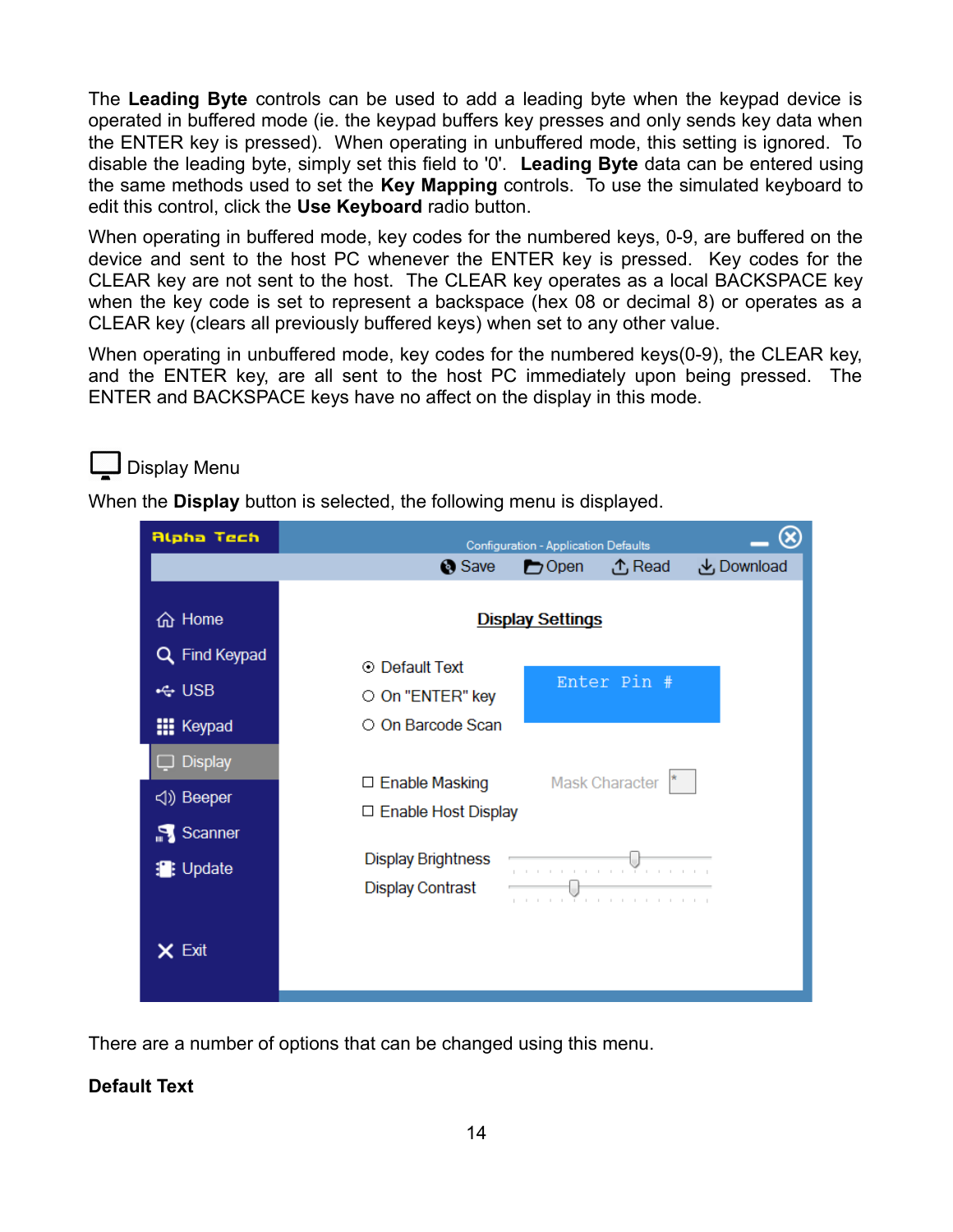This is the text string that is displayed when the Pinpad or Scanpad device is waiting for the user to type keys or scan a card. The default string is **"Enter Pin #"**. To change, use the radio button to select this item and change the text in the simulated LCD screen.

#### **On "ENTER" Key**

This is the text string that is displayed when the user presses the "**ENTER**" key. The text will be displayed for 1 second, after which the display will change back to the "**Default Text**" value. To change, use the radio button to select this item and change the text in the simulated LCD screen.

#### **On Barcode Scan**

This is the text string that is displayed when a barcode is scanned. The default string is **"Card Read OK"**. The text will be displayed for 1 second, after which the display will change back to the "**Default Text**" value. To change, use the radio button to select this item and change the text in the simulated LCD screen.

#### **Masking**

Masking can be used to "hide" the key presses being shown on the LCD display. If disabled, key characters are shown on the display when keys are pressed. When enabled, the key characters are replaced with the character specified in the **Mask Character** text box.

#### **Enable Host Display**

This control has no affect when operating the device as a USB HID keypad. When operating as a USB CDC Virtual COM port this control, when enabled, allows the host PC to have partial control of the display. When the host sends a CR (carriage return, hex 0D, decimal 13) the display will be cleared and the "cursor" reset to 0. When the host sends a backspace (hex 08, decimal 8) the display will remove the most recently displayed character and decrement the "cursor". All other characters sent by the host PC will appear on the display and the "cursor" will increment. When disabled, all charcters sent to the display from the host PC will be ignored.

#### **Display Brightness**

Use the slider control to change the brightness of the LCD display by increasing or decreasing the display's backlighting.

#### **Display Contrast**

Use the slider control to change the contrast between the white display characters and the blue display background.

### **Beeper Menu**

When the **Beeper** button is selected, the following menu is displayed.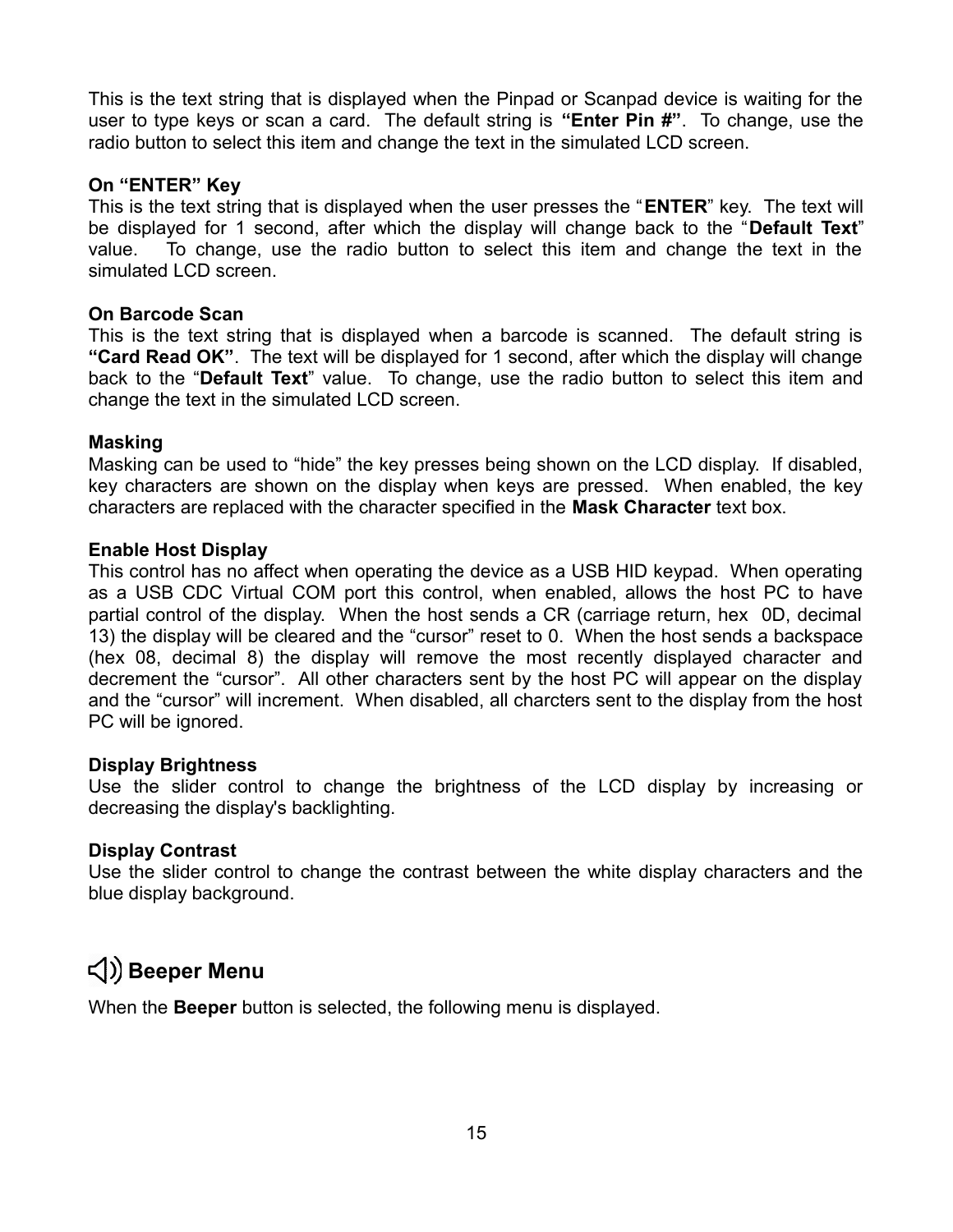| Alpha Tech                                   |                 | Configuration - Application Defaults |              | ⊗                 |
|----------------------------------------------|-----------------|--------------------------------------|--------------|-------------------|
|                                              | Save            | $\bigcirc$ Open                      | ① Read       | <b>と</b> Download |
| 命 Home<br>Q Find Keypad                      |                 | <b>Beeper Settings</b>               |              |                   |
| ← USB<br><b>III</b> Keypad<br>$\Box$ Display | Volume<br>Pitch | .<br>ر بر بر بر بر آن بر بر بر بر بر | 16<br>2500Hz |                   |
| <(1) Beeper                                  | Duration        | <b>,</b> .                           | 250 mS       |                   |
| Scanner<br><b>書</b> : Update                 |                 | <b>Test Beeper</b>                   |              |                   |
| $\times$ Exit                                |                 |                                      |              |                   |

Use the 3 slider controls to set the beeper volume, beeper pitch, and beeper duration. Then press the "**Test Beeper**" button to send a command to the device to test the beeper settings.

Testing the beeper does not save the settings to the device's flash memory. To change the beeper settings on a device, simply use the "Read" button on the Top Menu Bar to upload the device's configuration file into the Configuration program, test the beeper until you are happy with the settings, then press the "Download" button to write the updated settings back to the device's flash memory.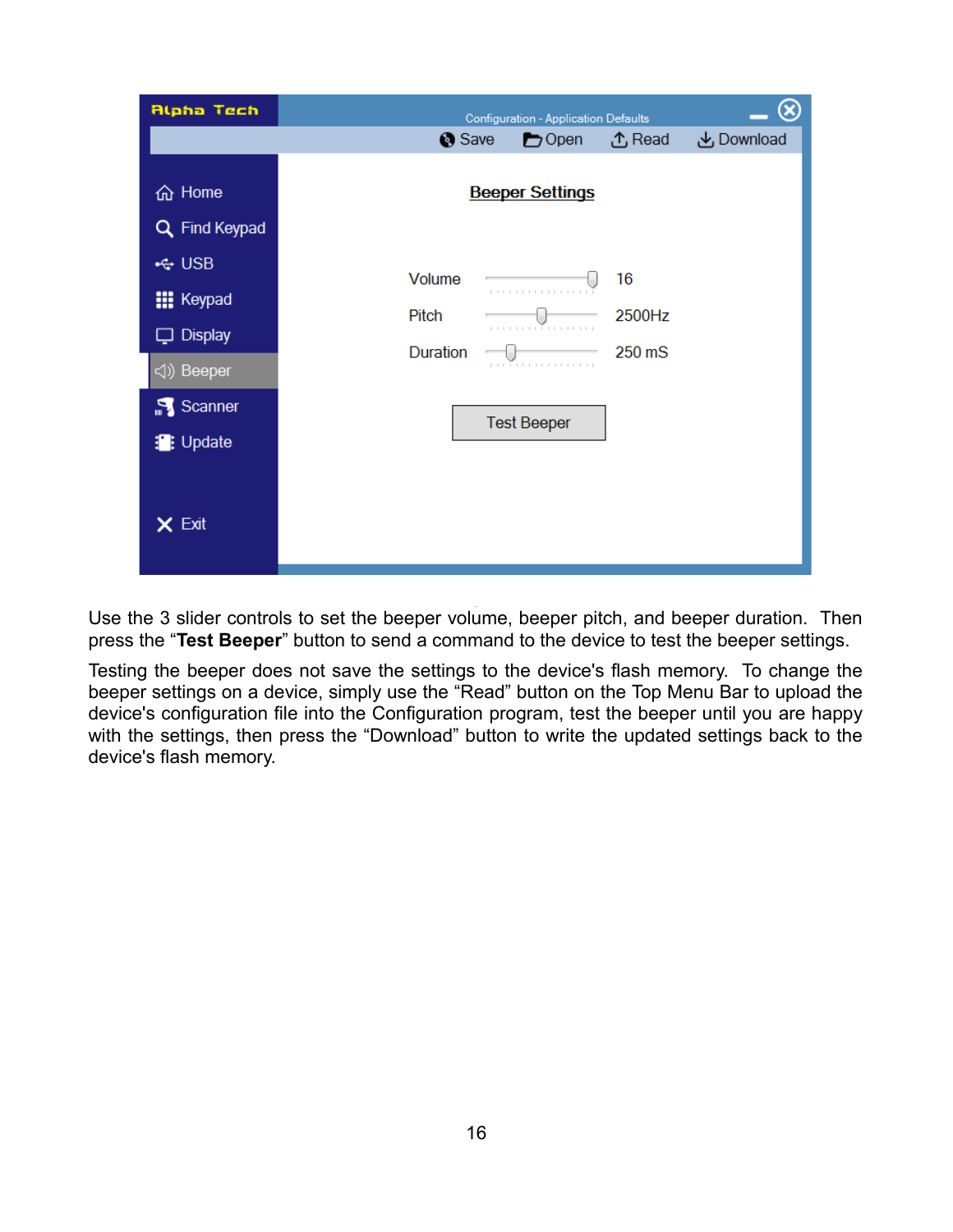# **Scanner Menu**

| Alpha Tech        | $\otimes$<br><b>Configuration - Application Defaults</b>                                                                                                                                                      |  |  |  |  |  |
|-------------------|---------------------------------------------------------------------------------------------------------------------------------------------------------------------------------------------------------------|--|--|--|--|--|
|                   | <b>と</b> Download<br>Save<br>① Read<br>$\bigcirc$ Open                                                                                                                                                        |  |  |  |  |  |
| <b>命 Home</b>     | <b>Scanner Settings</b>                                                                                                                                                                                       |  |  |  |  |  |
| Q Find Keypad     | Decimal<br>Hex<br>Key<br>00<br>0<br>Leading Byte #1<br>◉                                                                                                                                                      |  |  |  |  |  |
| ← USB             | 0<br>00<br>$\circ$<br>Leading Byte #2                                                                                                                                                                         |  |  |  |  |  |
| <b>III</b> Keypad | $ 13\rangle$<br> 0D <br>Ω<br>Trailing Byte #1                                                                                                                                                                 |  |  |  |  |  |
| $\Box$ Display    | $\overline{\mathbf{0}}$<br>00<br>$\circ$<br>Trailing Byte #2                                                                                                                                                  |  |  |  |  |  |
| √) Beeper         |                                                                                                                                                                                                               |  |  |  |  |  |
| Scanner           | F12<br>F3<br>F4<br>F5<br>F10<br>F11<br>Esc.<br>F1<br>F <sub>2</sub><br>F6<br>F7<br>F8<br>F9<br>$\frac{\Theta}{2}$<br>$\frac{8}{4}$<br>$\frac{96}{5}$<br>$\frac{8}{7}$<br>$\frac{4}{3}$<br>Å<br>÷<br>Backspace |  |  |  |  |  |
| <b>書</b> : Update | t<br>ó<br>è<br>8<br>6<br>Q<br>W<br>E<br>$\mathsf{R}$<br>Y<br>$\circ$<br>P<br>т<br>U<br>Tab                                                                                                                    |  |  |  |  |  |
| X Exit            | Caps Lock<br>S<br>F<br>A<br>G<br>Н<br>D<br>К<br>J<br>Enter<br>orr.<br>$\frac{7}{l}$<br>ĸ<br>×<br>z<br>c<br>B<br>X<br>V<br>N<br>M<br>Shift<br>Shift<br>Space<br>Ctrl<br>Ctrl                                   |  |  |  |  |  |

When the **Scanner** button is selected, the following menu is displayed.

When a barcode is scanned, the Pinpad/Scanpad device will immediately transmit the barcode information to the host PC. The end user can "frame" this data with up to two leading bytes and two trailing bytes. If you don't want to add any leading or trailing bytes, just leave that specific field empty by entering a Decimal "0", Hexadecimal "00", or leave the "Key" field blank. There are four ways to specify a leading or trailing byte.

- Type the decimal value for the key code into the **Decimal** text box.
- Type the hexadecimal value for the key code into the **Hex** text box.
- Type the actual key on your PC keyboard into the **Key** text box.
- Use the simulated keyboard at the bottom of the page and click the desired key. Use the radio button to the right of the text boxes to select which Leading or Trailing byte field you wish to modify using the simulated keyboard.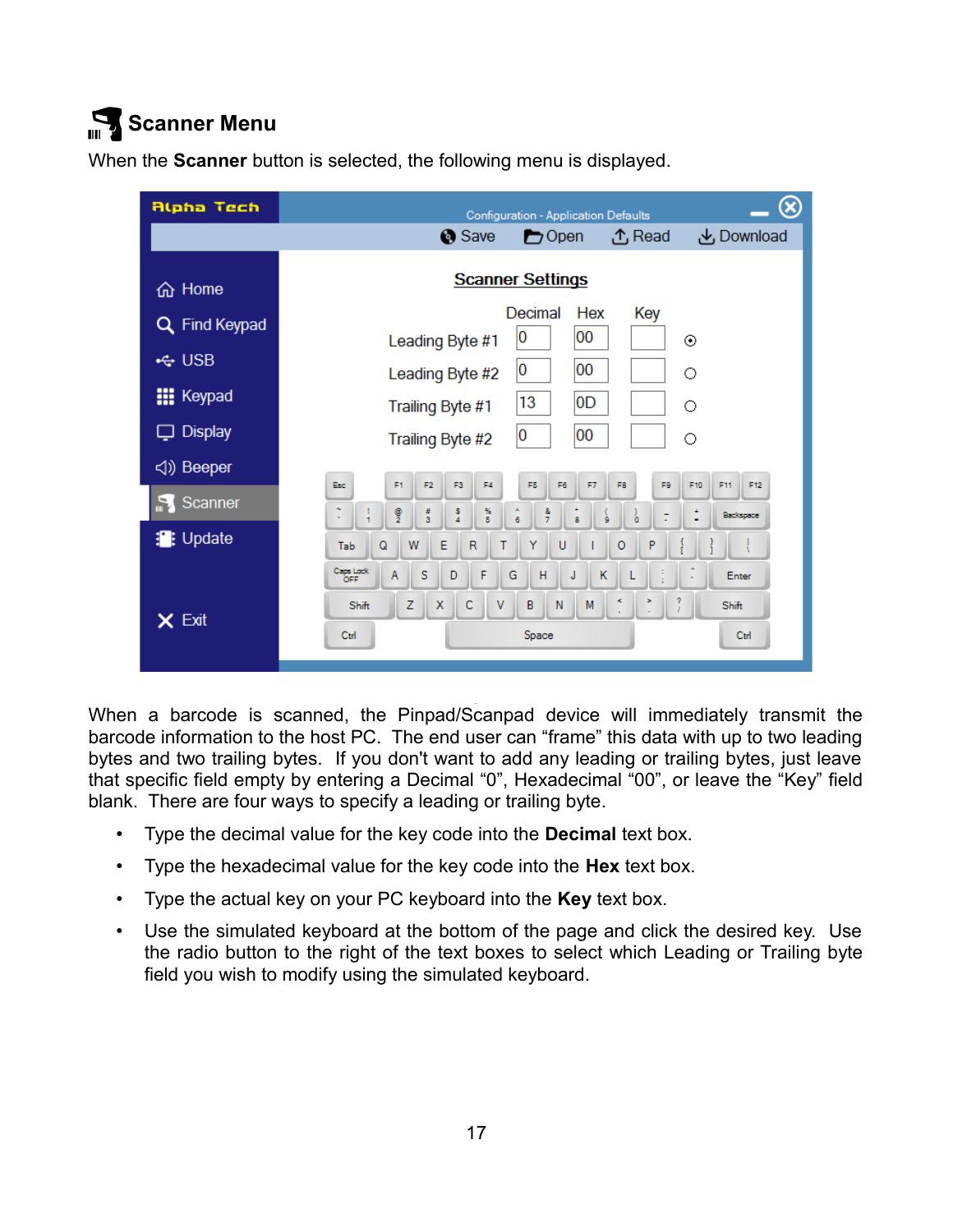### **19:** Update Menu

| Alpha Tech        | $\hat{\mathbf{z}}$<br>Configuration - Application Defaults |                        |               |                   |  |  |
|-------------------|------------------------------------------------------------|------------------------|---------------|-------------------|--|--|
|                   | Save                                                       | $\bigcirc$ Open        | <b>① Read</b> | <b>と</b> Download |  |  |
|                   |                                                            |                        |               |                   |  |  |
| <b>命</b> Home     |                                                            | <b>Update Firmware</b> |               |                   |  |  |
| Q Find Keypad     |                                                            |                        |               |                   |  |  |
| $\div$ USB        |                                                            |                        |               |                   |  |  |
| <b>III</b> Keypad |                                                            |                        |               |                   |  |  |
| $\Box$ Display    |                                                            | Select File            |               |                   |  |  |
| <(1) Beeper       |                                                            |                        |               |                   |  |  |
| Scanner           |                                                            | <b>Update Scanpad</b>  |               |                   |  |  |
| <b>D</b> : Update |                                                            |                        |               |                   |  |  |
| $\times$ Exit     |                                                            |                        |               |                   |  |  |
|                   |                                                            |                        |               |                   |  |  |

When the **Update** button is selected, the following menu is displayed.

The update menu is used to download new firmware to a Pinpad or Scanpad device. During the product's lifetime new firmware may be released that adds new features or fixes bugs. To update the firmware follow the steps below:

- Use the **"Find Keypad"** button to locate all connected devices and choose (from the drop down list box) the specific device who's firmware you wish to update.
- Press the **"Select File..."** button to bring up a "File Open" Dialog box. Use this Dialog box to locate and select the appropriate firmware file (firmware files will have a ".hex" extension).
- Press the **"Update Scanpad"** button and wait while the firmware is downloaded and programmed into the device. Updating will take about 1 minute (you will see the update status shown on the Configuration application as well as the device's LCD display).

**WARNING: Do not unplug the Scanpad/Pinpad device during the update process!**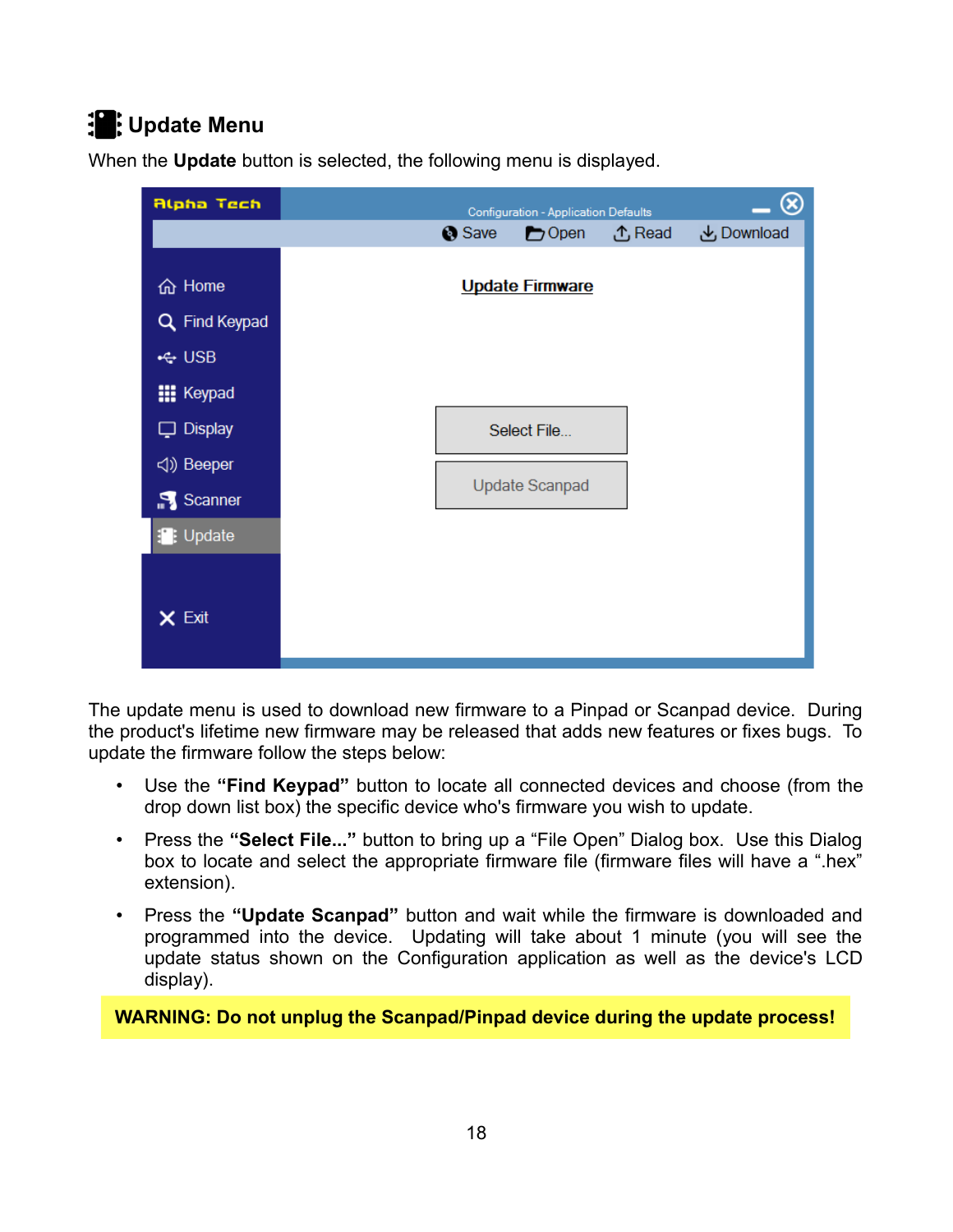### **Appendix A - USB Key Codes**

The following table list all of the key codes that are currently supported by the Pinpad and Scanpad devices. Use the Configuration program to specify the desired key in Hex or Decimal. When configured for USB CDC Virtual COM the corresponding ASCII codes are sent to the host PC. When the device is configured for USB-HID the corresponding USB-HID codes are sent. USB HID codes that are listed in the table as "unused" will send a "no key press" code.

If you would like to use key codes that are listed as unused or use specific USB-HID key codes that are not listed in this table, contact Alpha Technologies to inquire about custom firmware.

| Hex  | <b>Decimal</b> | <b>ASCII</b>    | <b>USB-HID</b> |
|------|----------------|-----------------|----------------|
| 0x00 | $\mathbf 0$    | null            | unused         |
| 0x01 | $\mathbf{1}$   | SOH             | unused         |
| 0x02 | $\overline{2}$ | <b>STX</b>      | unused         |
| 0x03 | 3              | <b>ETX</b>      | unused         |
| 0x04 | $\overline{4}$ | <b>EOT</b>      | unused         |
| 0x05 | 5              | <b>ENQ</b>      | unused         |
| 0x06 | 6              | <b>ACK</b>      | unused         |
| 0x07 | $\overline{7}$ | <b>BEL</b>      | unused         |
| 0x08 | 8              | Backspace       | 0x2A           |
| 0x09 | $9\,$          | Tab             | 0x2B           |
| 0x0A | 10             | Line Feed       | $Ctrl + 0x28$  |
| 0x0B | 11             | VT              | unused         |
| 0x0C | 12             | <b>FF</b>       | unused         |
| 0x0D | 13             | <b>CR</b>       | 0x28           |
| 0x0E | 14             | SO              | unused         |
| 0x0F | 15             | SI              | unused         |
| 0x10 | 16             | <b>DLE</b>      | unused         |
| 0x11 | 17             | DC <sub>1</sub> | unused         |
| 0x12 | 18             | DC <sub>2</sub> | unused         |
| 0x13 | 19             | DC <sub>3</sub> | unused         |
| 0x14 | 20             | DC4             | unused         |
| 0x15 | 21             | <b>NAK</b>      | unused         |
| 0x16 | 22             | <b>SYN</b>      | unused         |
| 0x17 | 23             | <b>ETB</b>      | unused         |
| 0x18 | 24             | CAN             | unused         |
| 0x19 | 25             | EM              | unused         |
|      |                |                 |                |

| Hex<br><b>Decimal</b><br><b>ASCII</b> |    | <b>USB-HID</b> |                |
|---------------------------------------|----|----------------|----------------|
| 0x1A                                  | 26 | <b>SUB</b>     | unused         |
| 0x1B                                  | 27 | <b>ESC</b>     | 0x29           |
| 0x1C                                  | 28 | <b>FS</b>      | unused         |
| 0x1D                                  | 29 | GS             | unused         |
| 0x1E                                  | 30 | <b>RS</b>      | unused         |
| 0x1F                                  | 31 | US.            | unused         |
| 0x20                                  | 32 | Space          | 0x2C           |
| 0x21                                  | 33 | Ţ              | Shift + 0x1E   |
| 0x22                                  | 34 | $\mu$          | $Shift + 0x34$ |
| 0x23                                  | 35 | #              | Shift $+$ 0x20 |
| 0x24                                  | 36 | \$             | $Shift + 0x21$ |
| 0x25                                  | 37 | $\%$           | $Shift + 0x22$ |
| 0x26                                  | 38 | &              | $Shift + 0x24$ |
| 0x27                                  | 39 | ٠              | 0x34           |
| 0x28                                  | 40 | (              | $Shift + 0x26$ |
| 0x29                                  | 41 | )              | $Shift + 0x27$ |
| 0x2A                                  | 42 | $\star$        | $Shift + 0x25$ |
| 0x2B                                  | 43 | +              | $Shift + 0x2E$ |
| 0x2C                                  | 44 | ,              | 0x36           |
| 0x2D                                  | 45 |                | 0x2D           |
| 0x2E                                  | 46 |                | 0x37           |
| 0x2F                                  | 47 | I              | 0x38           |
| 0x30                                  | 48 | 0              | 0x27           |
| 0x31                                  | 49 | 1              | 0x1E           |
| 0x32                                  | 50 | 2              | 0x1F           |
| 0x33                                  | 51 | 3              | 0x20           |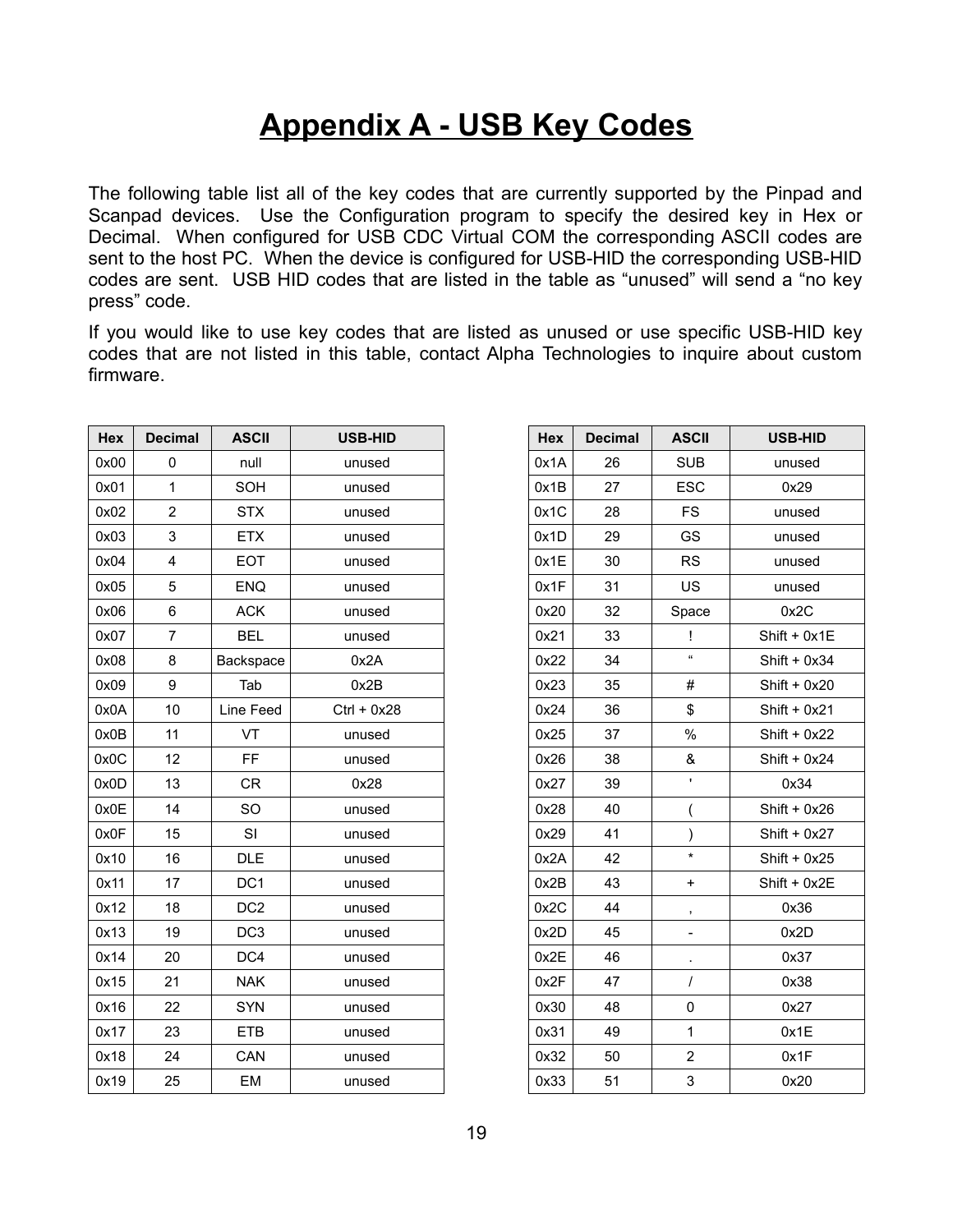| Hex  | <b>Decimal</b> | <b>ASCII</b>             | USB-HID        | Hex  | <b>Decimal</b> | <b>ASCII</b>             | USB-HID        |
|------|----------------|--------------------------|----------------|------|----------------|--------------------------|----------------|
| 0x34 | 52             | 4                        | 0x21           | 0x5A | 90             | Ζ                        | Shift + 0x1D   |
| 0x35 | 53             | $\sqrt{5}$               | 0x22           | 0x5B | 91             | ſ                        | 0x2F           |
| 0x36 | 54             | $\,6\,$                  | 0x23           | 0x5C | 92             | $\lambda$                | 0x31           |
| 0x37 | 55             | $\overline{7}$           | 0x24           | 0x5D | 93             | l                        | 0x30           |
| 0x38 | 56             | 8                        | 0x25           | 0x5E | 94             | ۸                        | Shift + $0x23$ |
| 0x39 | 57             | $\boldsymbol{9}$         | 0x26           | 0x5F | 95             |                          | Shift + 0x2D   |
| 0x3A | 58             | t                        | $Shift + 0x33$ | 0x60 | 96             | $\overline{\phantom{0}}$ | 0x35           |
| 0x3B | 59             | $\vdots$                 | 0x33           | 0x61 | 97             | a                        | 0x04           |
| 0x3C | 60             | $\,<\,$                  | $Shift + 0x36$ | 0x62 | 98             | b                        | 0x05           |
| 0x3D | 61             | $\equiv$                 | 0x2E           | 0x63 | 99             | $\mathbf c$              | 0x06           |
| 0x3E | 62             | $\, > \,$                | $Shift + 0x37$ | 0x64 | 100            | d                        | 0x07           |
| 0x3F | 63             | $\overline{\phantom{a}}$ | $Shift + 0x38$ | 0x65 | 101            | ${\bf e}$                | 0x08           |
| 0x40 | 64             | @                        | $Shift + 0x1F$ | 0x66 | 102            | f                        | 0x09           |
| 0x41 | 65             | A                        | $Shift + 0x04$ | 0x67 | 103            | $\boldsymbol{g}$         | 0x0A           |
| 0x42 | 66             | B                        | $Shift + 0x05$ | 0x68 | 104            | h                        | 0x0B           |
| 0x43 | 67             | $\mathsf C$              | $Shift + 0x06$ | 0x69 | 105            | j.                       | 0x0C           |
| 0x44 | 68             | D                        | $Shift + 0x07$ | 0x6A | 106            | j                        | 0x0D           |
| 0x45 | 69             | Ε                        | $Shift + 0x08$ | 0x6B | 107            | $\sf k$                  | 0x0E           |
| 0x46 | 70             | $\mathsf F$              | $Shift + 0x09$ | 0x6C | 108            | T                        | 0x0F           |
| 0x47 | 71             | G                        | Shift + 0x0A   | 0x6D | 109            | m                        | 0x10           |
| 0x48 | 72             | Н                        | Shift + 0x0B   | 0x6E | 110            | n                        | 0x11           |
| 0x49 | 73             | L                        | Shift + 0x0C   | 0x6F | 111            | $\mathsf{o}$             | 0x12           |
| 0x4A | 74             | J                        | Shift + 0x0D   | 0x70 | 112            | р                        | 0x13           |
| 0x4B | 75             | Κ                        | Shift + 0x0E   | 0x71 | 113            | q                        | 0x14           |
| 0x4C | 76             | L                        | Shift + 0x0F   | 0x72 | 114            | r                        | 0x15           |
| 0x4D | 77             | M                        | $Shift + 0x10$ | 0x73 | 115            | s                        | 0x16           |
| 0x4E | 78             | ${\sf N}$                | $Shift + 0x11$ | 0x74 | 116            | t                        | 0x17           |
| 0x4F | 79             | O                        | $Shift + 0x12$ | 0x75 | 117            | u                        | 0x18           |
| 0x50 | 80             | P                        | $Shift + 0x13$ | 0x76 | 118            | v                        | 0x19           |
| 0x51 | 81             | Q                        | $Shift + 0x14$ | 0x77 | 119            | w                        | 0x1A           |
| 0x52 | 82             | R                        | $Shift + 0x15$ | 0x78 | 120            | X                        | 0x1B           |
| 0x53 | 83             | S                        | $Shift + 0x16$ | 0x79 | 121            | у                        | 0x1C           |
| 0x54 | 84             | Τ                        | $Shift + 0x17$ | 0x7A | 122            | z                        | 0x1D           |
| 0x55 | 85             | U                        | $Shift + 0x18$ | 0x7B | 123            | {                        | Shift + 0x2F   |
| 0x56 | 86             | V                        | $Shift + 0x19$ | 0x7C | 124            |                          | $Shift + 0x31$ |
| 0x57 | 87             | W                        | Shift + 0x1A   | 0x7D | 125            | }                        | Shift $+0x30$  |
| 0x58 | 88             | X                        | $Shift + 0x1B$ | 0x7E | 126            | $\tilde{}$               | Shift + 0x35   |
| 0x59 | 89             | Y                        | $Shift + 0x1C$ | 0x7F | 127            | Delete                   | 0x4C           |
|      |                |                          |                |      |                |                          |                |

| Hex  | <b>Decimal</b> | <b>ASCII</b>             | <b>USB-HID</b> |
|------|----------------|--------------------------|----------------|
| 0x5A | 90             | Ζ                        | Shift + 0x1D   |
| 0x5B | 91             | ſ                        | 0x2F           |
| 0x5C | 92             | $\overline{\phantom{0}}$ | 0x31           |
| 0x5D | 93             | 1                        | 0x30           |
| 0x5E | 94             | ۷                        | $Shift + 0x23$ |
| 0x5F | 95             |                          | Shift + 0x2D   |
| 0x60 | 96             |                          | 0x35           |
| 0x61 | 97             | a                        | 0x04           |
| 0x62 | 98             | b                        | 0x05           |
| 0x63 | 99             | с                        | 0x06           |
| 0x64 | 100            | d                        | 0x07           |
| 0x65 | 101            | е                        | 0x08           |
| 0x66 | 102            | f                        | 0x09           |
| 0x67 | 103            | g                        | 0x0A           |
| 0x68 | 104            | h                        | 0x0B           |
| 0x69 | 105            | i                        | 0x0C           |
| 0x6A | 106            | j                        | 0x0D           |
| 0x6B | 107            | k                        | 0x0E           |
| 0x6C | 108            | L                        | 0x0F           |
| 0x6D | 109            | m                        | 0x10           |
| 0x6E | 110            | n                        | 0x11           |
| 0x6F | 111            | о                        | 0x12           |
| 0x70 | 112            | р                        | 0x13           |
| 0x71 | 113            | q                        | 0x14           |
| 0x72 | 114            | r                        | 0x15           |
| 0x73 | 115            | s                        | 0x16           |
| 0x74 | 116            | t                        | 0x17           |
| 0x75 | 117            | u                        | 0x18           |
| 0x76 | 118            | v                        | 0x19           |
| 0x77 | 119            | W                        | 0x1A           |
| 0x78 | 120            | χ                        | 0x1B           |
| 0x79 | 121            | у                        | 0x1C           |
| 0x7A | 122            | z                        | 0x1D           |
| 0x7B | 123            | {                        | Shift + 0x2F   |
| 0x7C | 124            | I                        | $Shift + 0x31$ |
| 0x7D | 125            | }                        | $Shift + 0x30$ |
| 0x7E | 126            |                          | Shift + 0x35   |
| 0x7F | 127            | Delete                   | 0x4C           |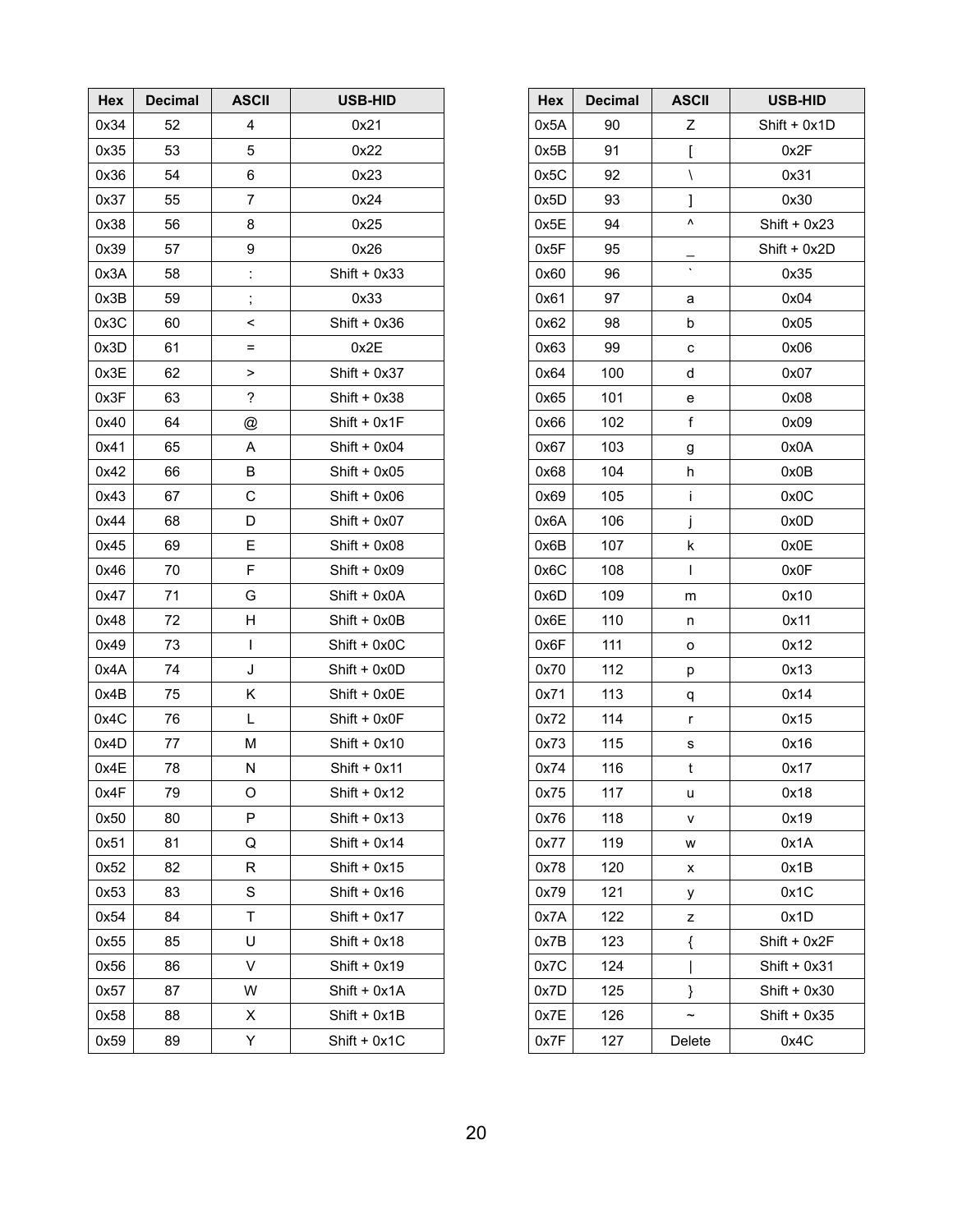# **Appendix B - Troubleshooting**

| Problem                                                                                                                  | <b>Possible Cause/Corrective Action</b>                                                                                                                                                                                                                                                                                                                         |
|--------------------------------------------------------------------------------------------------------------------------|-----------------------------------------------------------------------------------------------------------------------------------------------------------------------------------------------------------------------------------------------------------------------------------------------------------------------------------------------------------------|
| Unit does not power up when<br>plugged into the PC USB port.                                                             | Try a different unit to verify that the cable and USB port<br>are OK. If another unit powers up OK, return the unit<br>for repair or replacement.                                                                                                                                                                                                               |
| Unit powers up when plugged into<br>the USB port but is not recognized<br>by the system, ie. driver does not<br>install. | This error should not occur when operating in USB HID<br>mode. If this error occurs in USB Virtual COM mode,<br>try using Windows Device Manage to update or<br>reinstall the driver. The 'mchpcdc.inf' file may be<br>required to help Windows locate the correct driver. If<br>the unit still does not operate, contact Alpha<br>Technologies.                |
| Unit is connected to the PC, keys<br>beep when pressed, but key<br>presses are not detected by the host<br>application.  | Verify that the unit is setup for the correct USB mode,<br>either USB-HID or USB Virtual COM, as required by<br>the host application.                                                                                                                                                                                                                           |
| Display is difficult to see.                                                                                             | Use the Configuration program (Display Menu) or the<br>embedded Setup Menu (see Appendix D) to check the<br>display backlight and contrast settings.                                                                                                                                                                                                            |
| Barcode Scanner not working.                                                                                             | Verify that the red scanner LED lights are present. If<br>there are no red lights being emitted from the scanner<br>opening, return the unit for repair or replacement. If<br>light is present, unplug the unit and check the plastic<br>lens for damage (cracks or scratches). Clean the lens<br>with a soft microfiber cleaning cloth approved for<br>lenses. |
| Beeper does not work.                                                                                                    | Use the Configuration program (Display Menu) or the<br>embedded Setup Menu (see Appendix D) to check the<br>beeper volume settings.                                                                                                                                                                                                                             |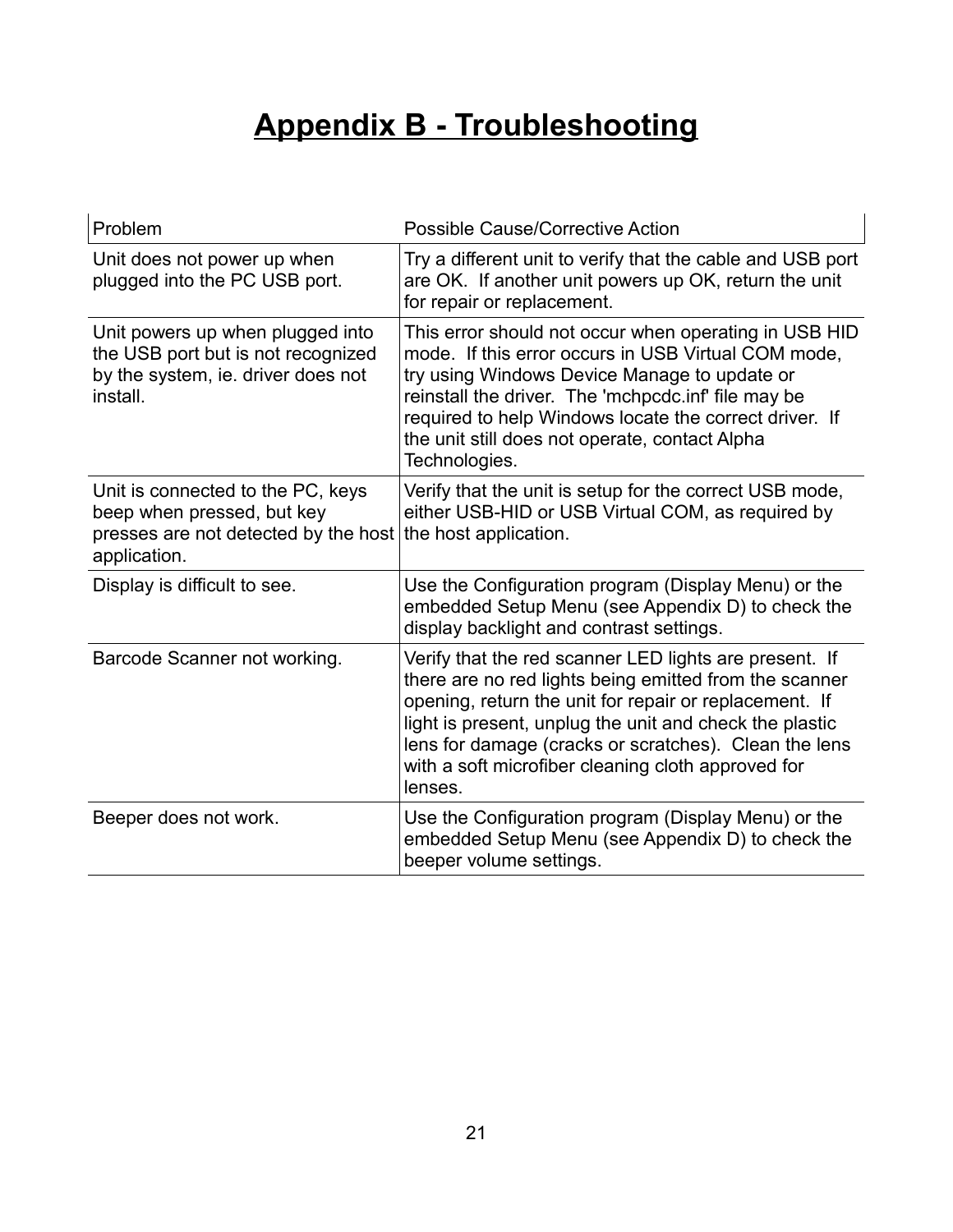# **Appendix C - Technical Specifications**

| OS Support                   | Windows XP, 7, Vista, 8, 10                                                                                                                                          |
|------------------------------|----------------------------------------------------------------------------------------------------------------------------------------------------------------------|
| <b>Power Requirements</b>    | 5 VDC, 110mA (max), USB Bus Powerered                                                                                                                                |
| <b>USB Interface</b>         | USB 2.0/1.1 Full Speed                                                                                                                                               |
| Keypad                       | 15 Keys (3x5)                                                                                                                                                        |
| <b>LCD Display</b>           | 2 Line x 16 Character STN LCD Display with LED Backlight                                                                                                             |
| <b>LED Barcode Scanner</b>   | 620nm Visible RED LED with CCD Image Sensor<br>Code128, EAN-13, EAN-8, Code39, UPC-A, UPC-E, Codabar,<br>Interleaved 2 of 5, ISBN, Code 93, UCC/EAN-128, GS1 Databar |
| <b>Physical Dimensions</b>   | 17.1 x 9.5 x 3.5 cm, 6.75 x 3.75 x 1.375 in. (L x W x H)                                                                                                             |
| Weight                       | 255 grams (9 oz.)<br>370 grams (13 oz.) with Protective Boot                                                                                                         |
| <b>Operating Temperature</b> | $0\neg 50$ C, $32\neg 125$ F                                                                                                                                         |
| Storage Temperature          | $-20$ ~60 C, $-5$ ~140 F                                                                                                                                             |
| <b>Humidity</b>              | 5-90%, non-condensing                                                                                                                                                |
|                              |                                                                                                                                                                      |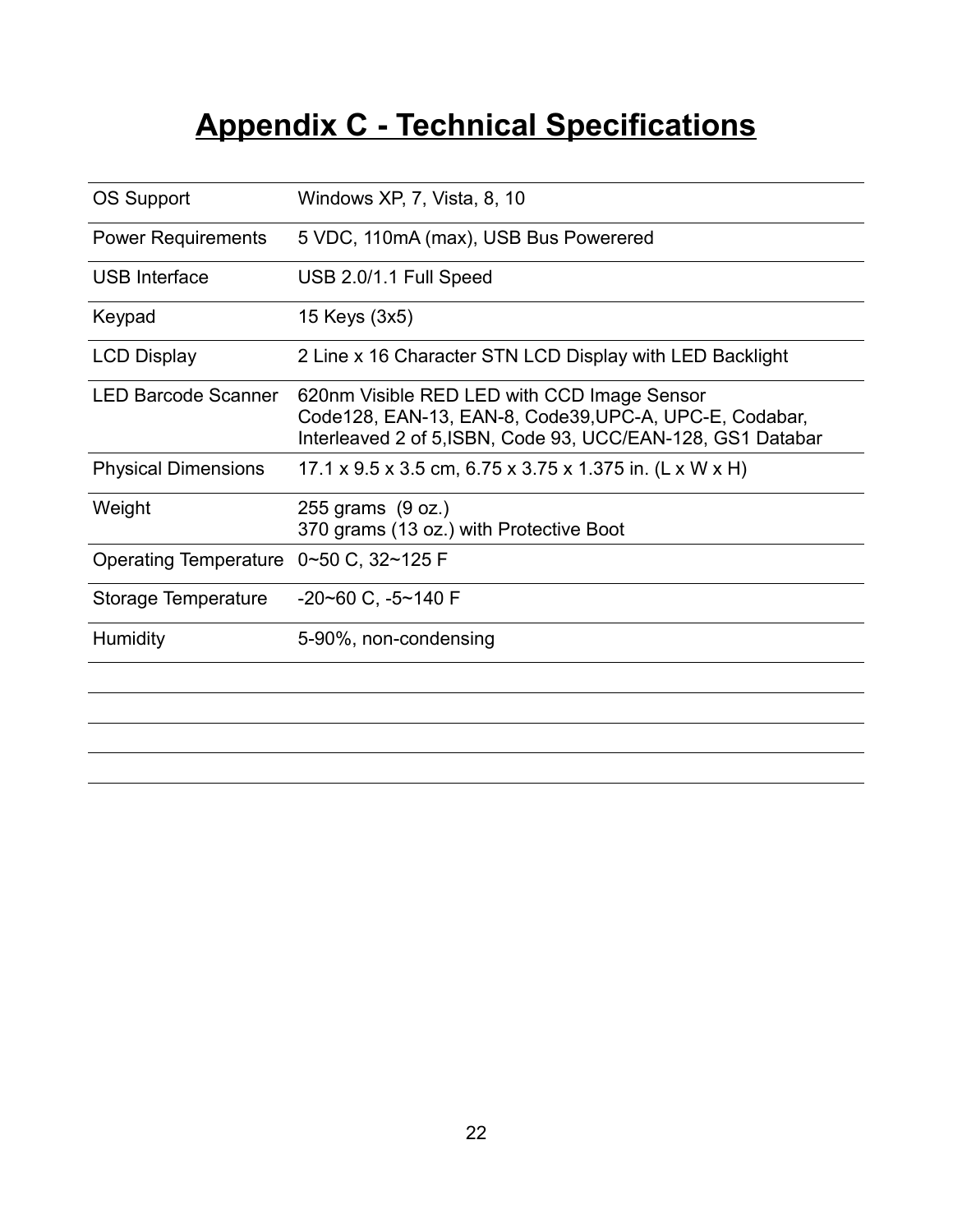# **Appendix D – Embedded Setup Menu**

The AlphaTech device has an embedded setup menu that allows the user to check and modify the speaker and display settings without using the Configuration program. If you wish to activate the embedded setup menu, follow the steps below:

- Unplug the USB cable (the cable can be unplugged at either end, host computer or keypad).
- Press and hold down the "**F1**" key while plugging in the USB cable.
- Continue to hold the key down while the unit powers up. After several seconds you will hear a beep and you will see the following message appear on the LCD display. At this point you can release the key.



• Press the **"F2"** key to move through the parameter options. There are 4 parameters that the user can view or modify using this menu, LCD Display Contrast, LCD Display Backlight, Beeper Volume, and Beeper Pitch. Use the **"1"** and **"3"** keys to adjust the parameter up or down. When finished making changes, press the **"ENTER"** key to save the changes and exit the setup menu. You can also press the **"CLEAR"** key at any time to exit the setup menu without making any changes.